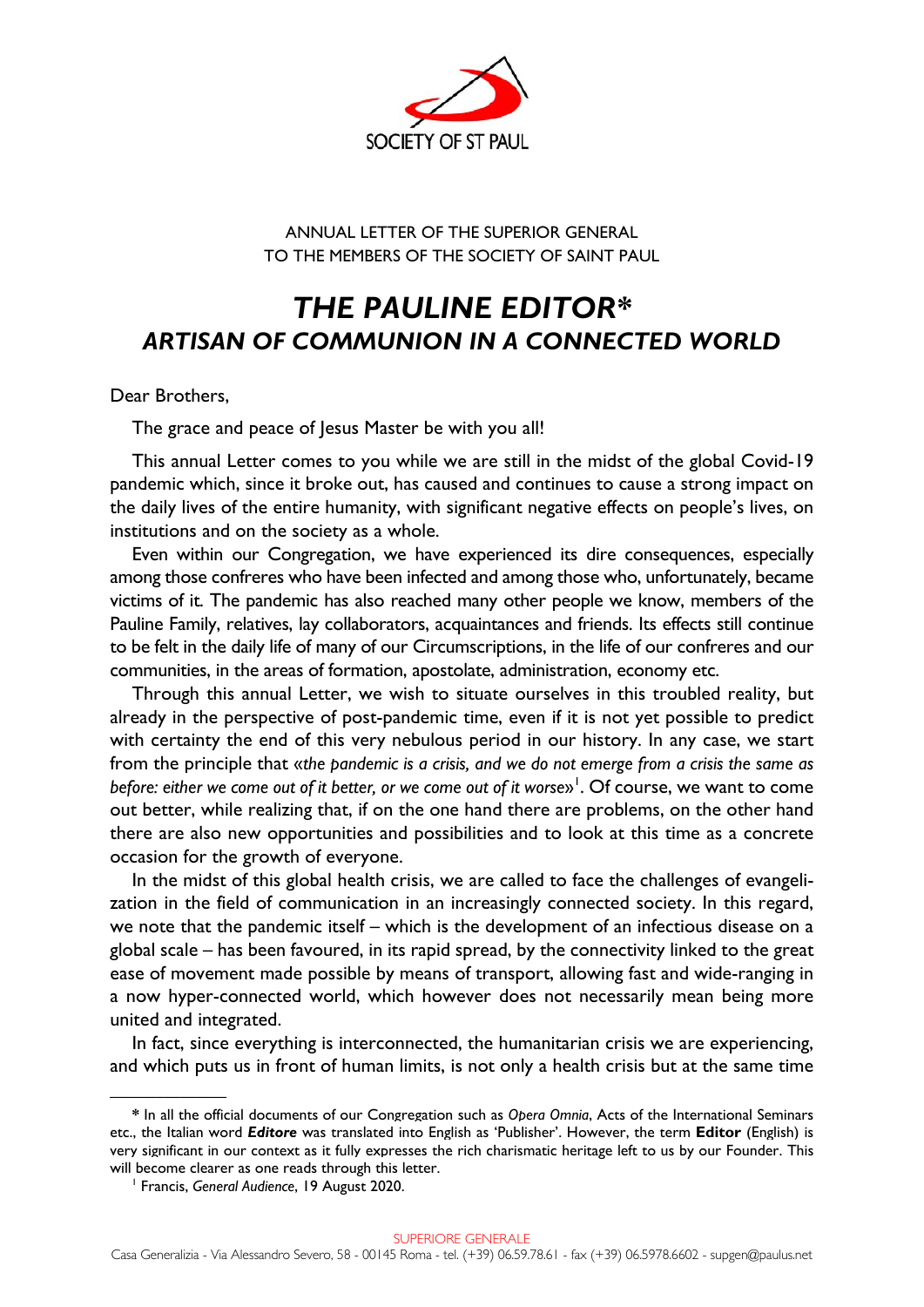also an environmental, social, economic and cultural crisis, with evident ethical and religious resonances. Certainly, however, we are not alone in this "crisis". As Pope Francis acknowledged, this global tragedy has raised the awareness that we are members of a world community that sails in the same boat, where the evil of one goes to the detriment of all, and that no one is saved alone but can only be saved together<sup>2</sup>.

Even at the level of the Congregation, we can say that we are all in the "same boat". This is an observation that should push us to join forces to look together at the horizon that guides us towards the future. Given the circumstances, the objective of this annual Letter is precisely in this line: to try to offer a proposal for reflection that helps us to evaluate the signs that the pandemic has left in our lives and in the apostolate, and to think about what we must do on the path of recovery that awaits us to respond to the challenges of our mission today.

We intend to undertake this relaunch in the light of our identity as "Pauline Editors". In fact, we believe that it is a fundamental commitment for all of us to return to the values of our own identity, taking it as a true source of inspiration and placing it in the current culture of communication, in a world increasingly connected to the web, an essential condition for making concrete choices.

In this perspective, we have divided this reflection into three parts: we will begin by treating the identity of the Pauline, in his vocation as "Editor"<sup>3</sup>, starting from the thought of Blessed James Alberione. Here we will present some of its characteristics<sup>4</sup>, trying to situate the Pauline Editor in the context of the culture produced by the means of social communication in which our Founder lived. These are just a few ideas, which are already known, but to which it is always worth returning.

In the second part, we will refer to the current culture of communication, trying to present some challenges for our apostolate in the digital environment, characterized by networking. From this new reality, we will underline, starting from an anthropological and not so technical vision, the great turning point that has taken place in communication, emphasizing the "relationships" favoured by the user's protagonism, which has given rise to a great revolution if compared to the context of the communication in which our Congregation was born.

Finally, in the third part, we will take some characteristics from Jesus and the Apostle Paul, which enlighten the person of the Pauline Editor and which push him to strain forward as a true "artisan of communion" in today's culture of communication.

At the end we will offer some questions, with the aim of helping not only to analyse the period of discomfort we are living in but also to take on a more daring and creative role, as Pauline Editors, in a society in permanent connection.

#### **1. Recovering the identity of the Pauline Editor**

Let us start with a consideration: we can certainly get out of this pandemic better starting from our identity as "Pauline Editors" with all the charismatic meaning that this expression entails, that is, as men who commit themselves to resemble Christ, taking care of all

 $\frac{2 \text{ C} \cdot \text{E} \cdot \text{E}}{2 \text{ C} \cdot \text{E} \cdot \text{E} \cdot \text{E} \cdot \text{E} \cdot \text{E}}$ <sup>2</sup> Cf. Francis, *Fratelli Tutti*, no. 32.<br><sup>3</sup> For in donth study on the ident

<sup>&</sup>lt;sup>3</sup>For in-depth study on the identity of the Pauline Editor, we also recommend reading the Annual Letter of Father Silvio Sassi (published posthumously on 26 November 2014) entitled *Evangelizing in Communication Employing Communication. "Rekindle the gift you have received"* (in *San Paolo*, no. 446, November 2014). It proposes the reading and updating of the book *Press Apostolate*, a publication that Primo Maestro considered a real "directive manual of formation and apostolate". 4

 $<sup>4</sup>$  It is important to keep in mind some principles, criteria and dispositions that must regulate the way of living</sup> and acting of the Apostle of the Edition according to the vision of Don Alberione, and which can be found in the book *Press Apostolate* (of 1933) and in subsequent updated editions: *Apostolate of the Edition* (1944), *Apostolate of the Editions* (from 1950) and in the edition of the *Opera Omnia* published in 2000.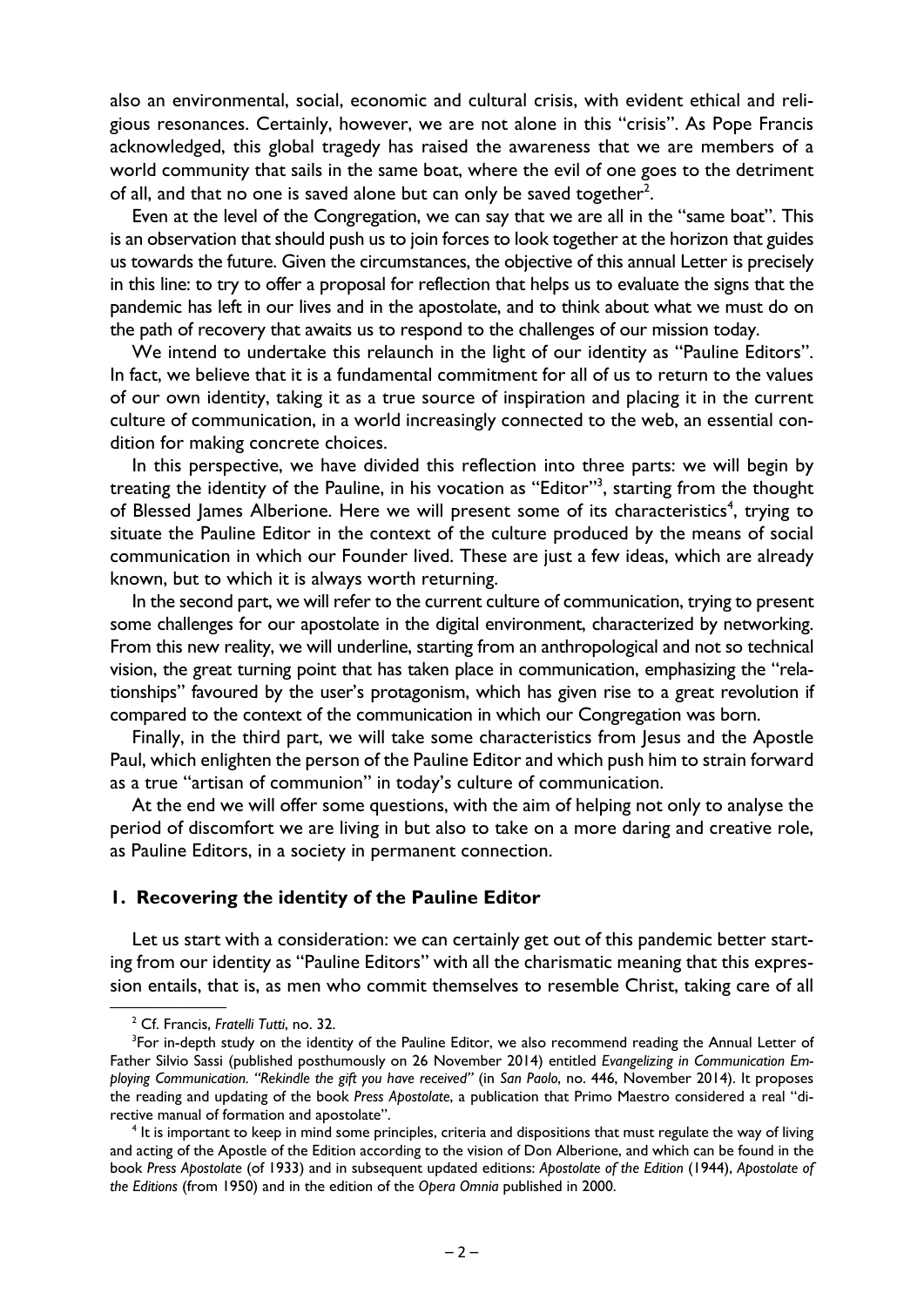aspects of the person (mind, will and heart) and in an "integral" formation (human, Christian, religious, charismatic and apostolic).

We can come out better not only in terms of "good intentions", but as people who live the Pauline spirituality as a true lifestyle<sup>5</sup> in the sphere of consecrated life, and who take on, with zeal and prophecy, the mission in the field of communication. In fact, this is how our Founder thought of the Pauline Editors: «*His initial idea was for a Catholic organization of writers, technical people, booksellers and retailers; Catholics to whom he would give direction, work and a spirit of apostolate. Toward 1910, he took a definitive step. It became much clearer that the*  writers, technical personnel and promoters [would have to be] religious men and women<sup>6</sup>.On the one *hand, [this would] lead people to the loftiest perfection – the perfection of those who also practice the evangelical counsels – and to the rewards of the apostolic life. On the other hand, [it would] give more cohesion, stability and continuity, [not to mention] a more supernatural sense to the apostolate. [He was] to form an organization, an organization of religious. Here efforts would coalesce, dedication would be total and the doctrine purer*»*<sup>7</sup>* .

In the light of the Pauline charismatic heritage, we underline at least four aspects of the identity of the Pauline Editor which we already know but still appropriate to recover for their permanently contemporary value.

## **1.1 "Exuding" God**

The first thing that seems important to us to highlight is that the Pauline apostolate was started with the press apostolate, understood in the original conception of Don Alberione as true evangelization and real preaching, equivalent in everything to the oral one.

An expanded vision of the equivalence between oral preaching and "printed" preaching appeared in the second edition of the book *Press Apostolate*,– in the year 1944, published under the title Apostolate of the Edition<sup>8</sup>. From then on it is any edition print, radio, film  $-$  to be equated with the oral one<sup>9</sup>. From this point of view, our Founder stated, «*the machine, the microphone, the screen are our pulpit; the printing house, the production, projection and broadcasting room is like our church*»10. The bookstore itself becomes church and pulpit $1$ .

At this point it was clear to Don Alberione the meaning of the word "edition", understood as «*a work or word that proceeds from a human thought: printed matter, films, radio and television projections, a work of art, a musical entertainment, etc.*12.However, the Founder was aware that for the Pauline Editor, however, this is not reduced only to editing a few

 Cf. Giancarlo Rocca, *The concepts of editor-editorial-edition in Don Alberione,* in *Acts of the 1st International Seminar*  of Pauline Publishers, Ariccia-Milano, 17 September-2 October 1988, p. 31.<br><sup>10</sup> James Alberione, *Carissimi in san Paolo* (1971), p. 832.<br><sup>11</sup> James Alberione, *Ut perfectus sit homo Dei* 1 (1960), 316.<br><sup>12</sup> Iames Alberion

 $\frac{1}{5}$  Cf. Annual Lett <sup>5</sup> Cf. Annual Letter of the Superior General of the Society of St. Paul, "Sanctity, a style of life", 2016.<br><sup>6</sup> Especially referring to the Daughters of Saint Paul who have the same charism as the Society

<sup>&</sup>lt;sup>6</sup> Especially referring to the Daughters of Saint Paul who have the same charism as the Society of Saint Paul.

<sup>&</sup>lt;sup>7</sup> James Alberione, Abundantes divitiae, 23-24.

<sup>&</sup>lt;sup>8</sup> It is also important to consider the passage from "Pauline writer" to "Pauline editor". «*It is necessary to pass from the idea of "author" to that of "editor": looking closely at the fruit of the Pauline "authors", it is impossible to continue to argue that everything must be written by us; it is time to define ourselves as "editor", who chooses the authors, who translates from abroad when the national authors do not satisfy him, who launches the ideas he wants with his publications and who organizes the work of others...*»*. «In the 1950s, with the creation of the Central Editorial Office, the autarchic idea of the "writer priest" was put into crisis to pass to the "Pauline editor"* (Silvio Sassi, *The Pauline Editor* 1914-2014. Intervention prepared on the occasion of the Frankfurt Book Fair, 7-13 October 2014, in *San Paolo*, no. 447,  $lanuary 2015$ ).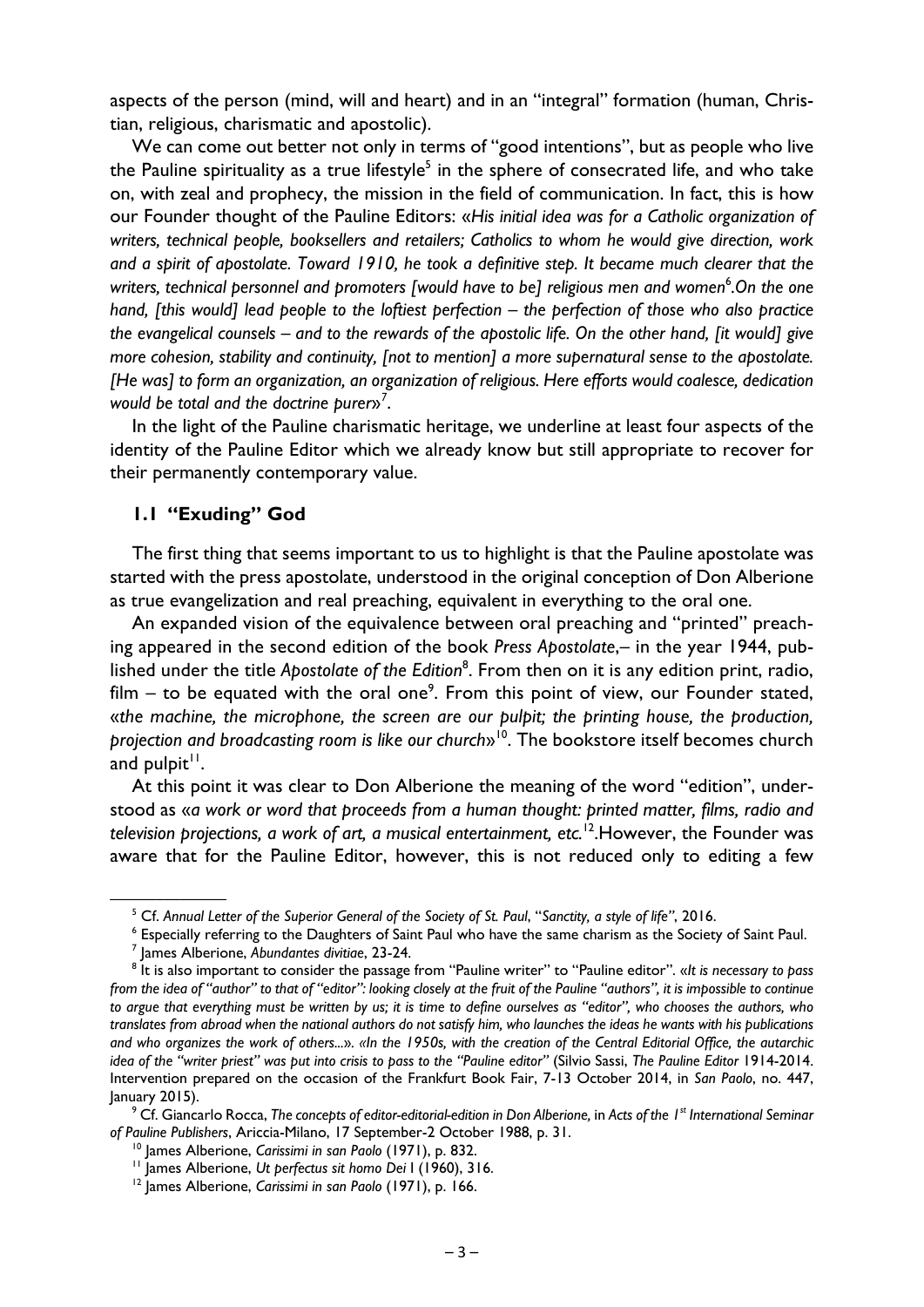thoughts: «*The thoughts he formulates must enter to illumine the minds of readers, radio listeners, cinema and television spectators*»13. The edition must enlighten the minds of the recipients!

Let us remember that the word "edition" derives from the verb "to edit"<sup>14</sup>, which in turn derives from the Latin *edere*, which means "to bring forth", "to give birth", "to put in public". For the Pauline Editor<sup>15</sup>, however, publishing takes on a particular meaning, which we can express as "drawing from oneself to enlighten others", assuming that he has the "light" within himself to radiate; that he has, that is, an "apostolic soul": «*She who first of all is in love with God*<sup>16</sup>.

In fact, in the thought of our Founder, the Apostle is a temple of the Holy Trinity, which operates in him supremely to the point of exuding God from one's pores: with words, works, prayers, gestures, attitudes; in public and in private; from his whole being. The Apostle lives in God and communicates God!<sup>17</sup>.

God, however, is not only the light that illuminates the Pauline Editor, but is also the first reference of his mission. God is the editor par excellence. In fact, Don Alberione will say that the Heavenly Father is the Editor of the Son... The Divine Son, the Editor of the Gospel... The Holy Spirit is the Author and Editor of Sacred Scripture<sup>18</sup>. The whole Trinity is itself "Editor".

In this same perspective, Mary is understood as the Editor of the Word made man – «"*Edidit nobis Salvatorem*" *says the Liturgy. The Blessed Virgin gave us the Saviour. It uses the verb "edidit"»*<sup>19</sup>*–*, Saint Paul is the one who, with his letters, exercised the true apostolate of the editions<sup>20</sup>and the Church is "the editor of God"<sup>21</sup>. These are all references that give a profound theological sense to the identity of the Pauline Editor.

#### **1.2 The pastoral spirit**

The apostolate of the editions in Don Alberione's thought is also priestly. Since there is an equivalence between oral preaching in the Church and preaching through editions, the priesthood gives a particular meaning to the life of the Pauline Editor who exercises his mission starting from the double expression: Priest and Disciple. His activity starts from the Church and is at the service of the Church, considering that the priest is not a man

<sup>&</sup>lt;sup>13</sup> James Alberione, *Vademecum, no. 1220.*<br><sup>14</sup> The Latin entry "editor" derives from editus, past participle of edere, formed from the verb *dare* with the prefix *ex* ("out"), therefore, to let out, to emit, to give birth. Since the seventeenth century, both the Italian *editore* and the English *editor* and the French *éditeur* have had the double meaning of a "scholar who takes care of the edition of a work of others" and "entrepreneur who publishes a book". Soon, however, the English clearly distinguished the entrepreneurial function from the editorial one: *publisher*, "one who publishes", is the publisher, while the *editor* is the one who takes care of the text (Cf. *https://unaparolaalgiorno.it/significato/editore*). However, to understand the meaning that Don Alberione gave to the word "editor", we must always go back to its Latin

root. 15 Among the texts on the Pauline Editor we point out: Franco Pierini, *How Don Alberione's concept of editor was born and how it developed*, in *Acts of the 1st International Seminar of Pauline Publishers*, Ariccia-Milan, 17 September-2 October 1988, p. 39; Giancarlo Rocca, *The concepts of editor-editorial-edition in Don Alberione,* in *Acts of the 1st International Seminar of Pauline Publishers*, op. cit., p. 25; Silvio Sassi, *The Pauline Editor* 1914-2014, op. cit.; Giacomo Perego, *Being editor according to the spirit of Don Alberione*, in *Acts of the 2nd International Seminar of Pauline*  Publishers, Ariccia, October 16-21, 2017, p. 253.<br><sup>16</sup> James Alberione, *Meditazioni* e Istruzioni, Daughters of St. Paul (14 July 1931).<br><sup>17</sup> Cf. James Alberione, *Ut perfectus sit homo Dei IV* (1962), 278.<br><sup>18</sup> Cf. Jame

<sup>21</sup> James Alberione, *Il Raggio* no. 3 (1958), p. 69.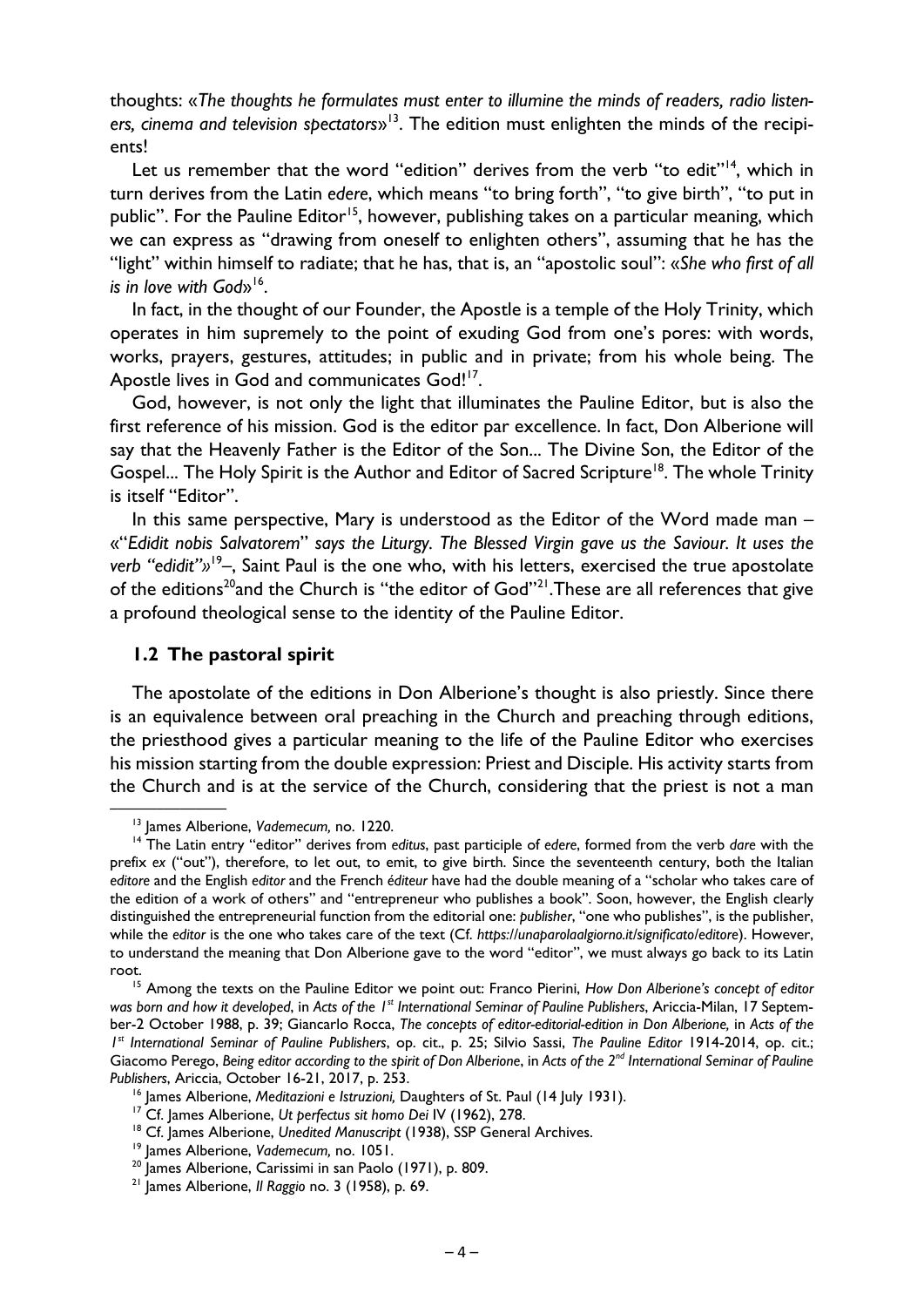who lives for himself but who writes in his own banner "I-God-People"<sup>22</sup>, who must work with "zeal" for the salvation of others.

The ordinary minister of the apostolate of the editions is the priest and the extraordinary minister is the one who works in union with  $\lim^{23}$ . All those who work in communion with him<sup>24</sup>, starting with the Disciples of the Divine Master, participate in the "priestly zeal", all united in the same apostolate. All are "apostles"<sup>25</sup>. The priestly character projects a supernatural light on the places and means of the apostolate.

All participate in the pastoral care, which is "*the great art of giving God to men and giving men to God in Jesus Christ*»26.Therefore, all are called to have a "pastoral heart". The words of the Founder are precisely in this line, when he exhorts us in this way: «*May our heart be "pastoral", that is, a lover of souls; zealous for their salvation, patient in works, constant in adversity. Be like the Good Shepherd: I am the Good Shepherd and I give my life for the sheep; I know them, I defend them: I nourish them. May our heart be like that*»27.

The Pauline Editor must be zealous for the people with a "pastoral heart". Here the people are not understood as an "intangible" entity, but as concrete in its existential reality. «Men must be given to God, taking them as they are and where they are»<sup>28</sup>. Therefore, it is indispensable, as the Founder insists, «*to know the souls, to know the needs, to study the tendencies, to study where souls can be taken, how to multiply the good, which organizations are needed*»29.

In this regard, it is appropriate to recall a fact recounted by Don Alberione himself which clearly illustrates the importance that the Pauline Editor must give to the audience he addresses: «*At the beginning of each sermon, of each article, Canon Chiesa used to write: Who do you want to address yourself? Who are your readers and listeners? And what do you want to give in this sermon or in this article?... Always keep in mind these... points: To whom I want to address myself? What do I want to say that is advantageous, useful? What are the needs of readers?*»30.

The meaning that Don Alberione wanted to give to the Pauline apostolate in the light of the priestly ministry is still valid today, but it is appropriate to keep in mind that «*the reelaboration of ecclesiology by Vatican II, identifying the Church as the "people of God" and with the illustration of the complementarity between "common priesthood of the faithful" and "ministerial priesthood" (cf. Lumen gentium, nos. 10-14), has fully involved all the baptized in evangelization, albeit with different functions: "Since the whole Church is missionary, and the work of evangelization is a basic duty of the people of God"* (*Ad gentes*, no. 35)»31.

The ecclesial character of the apostolate of the editions remains up-to-date, which includes "priestly zeal", an attitude that can be linked to the sensitivity of "taking care", which has its roots in the ability to love and serve the people in their concrete situation in which they live. We can say that love, service, pastoral heart, priestly zeal, the ability to take care,

<sup>&</sup>lt;sup>22</sup> Cf. James Alberione, Notes in Pastoral Theology, 1915, pp. 1-2.<br><sup>23</sup> Cf. James Alberione, Apostolate of the Edition, 1944, p. 47.<br><sup>24</sup> «Moved by the convictions expressed in "Notes on pastoral theology" and in "Woman *priestly zeal" on the role of the laity and in particular of women, and observing the concrete needs of the Press Apostolate, Don Alberione, using the category of "quasi‐priest", extends the Pauline priesthood to the conse‐ crated layman, to the nun and to the lay person who works in the world, referring to 1Pt 2:9» (*Cf. Silvio Sassi, Evangelizing in Communication Employing Communication, op. cit.).<br><sup>25</sup> Cf. note 1 in Apostolate of the Edition, 1944, p. 47.<br><sup>26</sup> James Alberione, Vademecum, no. 1205.<br><sup>27</sup> James Alberione, Press Apostolate, 1933, p. 102.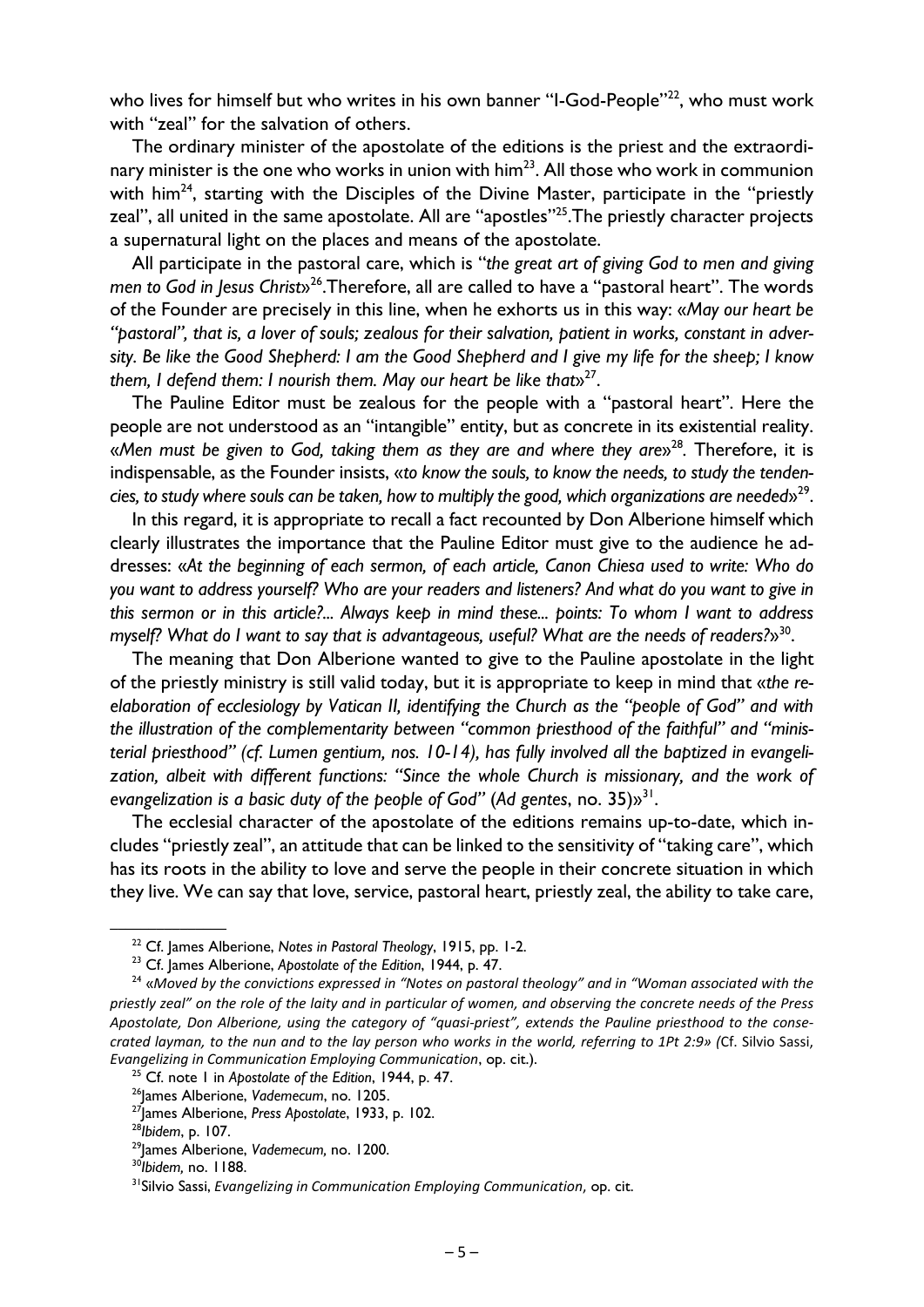are some of the permanent values of the identity and mission of the Pauline Editor that come from the charismatic heritage we have received and which cannot be ignored.

# **1.3 The "Word", light of every content**

But, what does the Pauline Editor have to offer concretely? It is the Founder himself who answers this question: «*We must fulfil our mission which is to spread faith, morals, worship. The rest is just a side dish that serves to give greater results and to make what we teach better accepted... We are only sent for this. We must reflect on this point which includes our whole vocation. This is everything what a "Pauline" should be*»32*.*

Dogma (faith and doctrine), morals and worship, but always illuminated by the Bible. Indeed, Don Alberione himself affirms that «*in the apostolate of the editions, proper to our institute [Society of Saint Paul], the book that we must particularly spread is the Bible: above all and first of all, and always*»33and that «*Scripture constitutes the backbone of dogmatic theology, moral theology, ascetic theology and pastoral theology. Sacred Scripture is the basis of Canon Law, it is the nerve of the Liturgy, indeed it constitutes its essential part… Sacred Scripture is that which forms the substance of Christian thought; the one that presents us with the means of grace and holiness*»34.

The Word of God is the central message of the apostolate of the Pauline Editor, without which his mission loses its meaning. Don Alberione's warning is strong and enlightening: «*Some institutes are ending because they have not fulfilled their mission well; this is passed on to others who will do it better. If we do not carry out our mission well, the Lord will be able to replace us. There is always a danger of deviating from the special purpose! The Word of God will always have to be preached: there will always be souls to be saved. The means may vary, but the preaching must remain*»35*.* 

It is true that the Pauline Editor must *«first of all, give the teaching that saves. Imbue all thought and human knowledge with the Gospel*», but he must always be aware that his apostolate also consists in *«not talking only about religion but talk about everything in a Christian way*»36. In fact, «*after having given everything concerning morality, dogma and worship, one can also give what concerns human progress, as Saint Paul says: "Whatever is true, whatever is honourable, whatever is just, whatever is pure, whatever is lovely*"[Phil 4:8]»37.

Obviously, as we have learned from Don Alberione, the Bible is not only the book that the Pauline Editor must disseminate but, first of all, he must welcome it in his heart, convinced that *«whoever bases his spirituality on the Bible has a whole, complete prayer: the one that pleases God*»38.Only then will the Word be able to enlighten everything and everyone!

## **1.4 With all means**

The Pauline Editor, from what we have inherited from our Founder, uses all the technical means in the work of evangelization: «*It does not matter whether one means or another* 

<sup>&</sup>lt;sup>32</sup>]ames Alberione, Vademecum, no. 1046.<br><sup>33</sup>Jbidem, no. 1040.<br><sup>34</sup> James Alberione, Per un rinnovamento spirituale (1952), pp. 94-95.<br><sup>35</sup>James Alberione, Vademecum, no. 1065.<br><sup>36</sup>James Alberione, Abundates divitiae, 87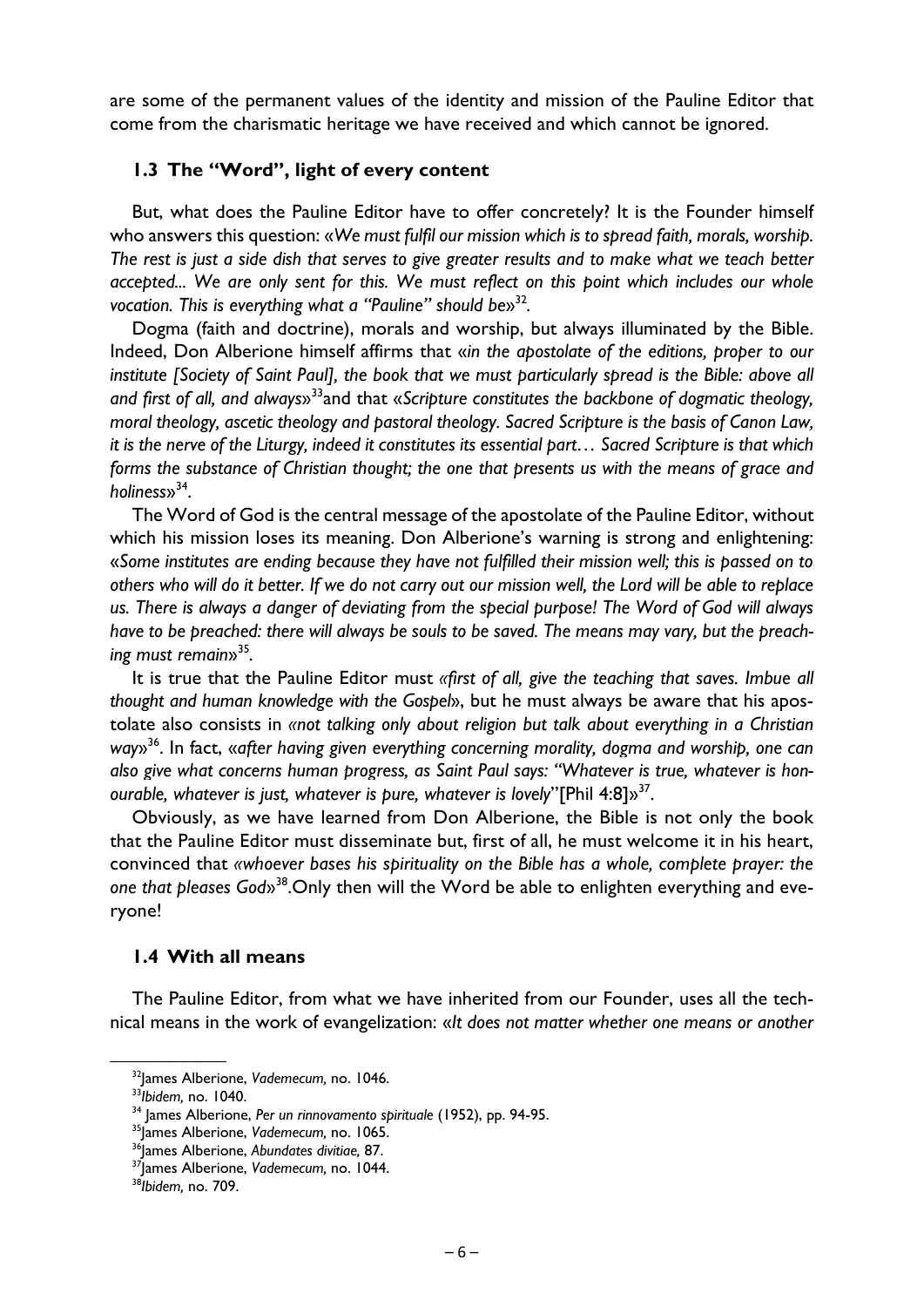*is used; it matters that there are ardent hearts and souls who want to pour out everything of themselves into the hearts of men. Here is the soul that wants to do the apostolate, whatever the means it uses: press, cinema, radio, school, small talk, etc*.»39.

This shows to us that the Pauline Editor cannot identify his apostolate with a particular medium, but must be open to using all means to reach the people, always considering that «*the world will understand us if we use, in order to communicate with it, current means*»40. It would be to limit the scope of the Pauline apostolate if it were identified with a specific means of communication. This is what we understand when Don Alberione says, referring to the press: «*the Congregation is not tied to the book. We are not attached to the form, we are attached to the Gospel, to the Catechism, to the Churc*h»41.

An essential fact about the means of communication is that the Founder had an overview that can be summarized as follows: one medium does not exclude the other. He wisely noted that «*the latest inventions of cinema, radio, television have in no way diminished the powerful influence of the press. On the contrary, they have broadened their field of action*  and with it form a united whole in the apostolate of the editions»<sup>42</sup>. Therefore, he can affirm, considering the reality of the communication of his time, that press, cinema, radio, television proceed side by side; four complementing forces, four rulers of thought, of the world.

This overview helps us to understand that today like yesterday, adopting the quickest and most effective means does not mean abandoning the "traditional" apostolate. The most important thing is to reach everyone with the message of salvation, whatever be the chosen means and form. This consideration reminds us of the words of Pope Benedict XVI, when he affirmed that in the Church we venerate the Holy Scriptures even though the Christian faith is not a "religion of the Book": «*Christianity is the "religion of the Word of God", not of "a written and mute word, but of the incarnate and living Word". Consequently the Scripture is to be proclaimed, heard, read, received and experienced as the Word of God, in the*  stream of the apostolic Tradition from which it is inseparable»<sup>43</sup>.

Similarly, for Don Alberione himself, we do not belong to the "Congregation of the book" but to that of the "Word". It is true that even today the press apostolate continues to be the most important means of our apostolate and that we must continue to do it well and with creativity. However, we cannot forget that we are at the service of the Word, lived, proclaimed and "incarnated" with all the languages of communication. «*The Word of God will always have to be preached: there will always be souls to be saved. The means may vary, but the preaching must remain*»44.

# **2. The Pauline Editor in a connected world**

With the advent of electronic means of communication, Don Alberione broadens his vision that from "press apostolate" it becomes, first, "apostolate of the edition" and, then, "apostolate of the editions" to include all communication tools in addition to printing –

<sup>&</sup>lt;sup>39</sup> James Alberione, *Haec Meditare II*, 7 (1947), p. 133.<br><sup>40</sup> James Alberione, *Vademecum*, no. 347.<br><sup>41</sup> The Instruments of Social Communication in the Thought of Primo Maestro (1964), p. 65.<br><sup>42</sup> James Alberione, *Ut*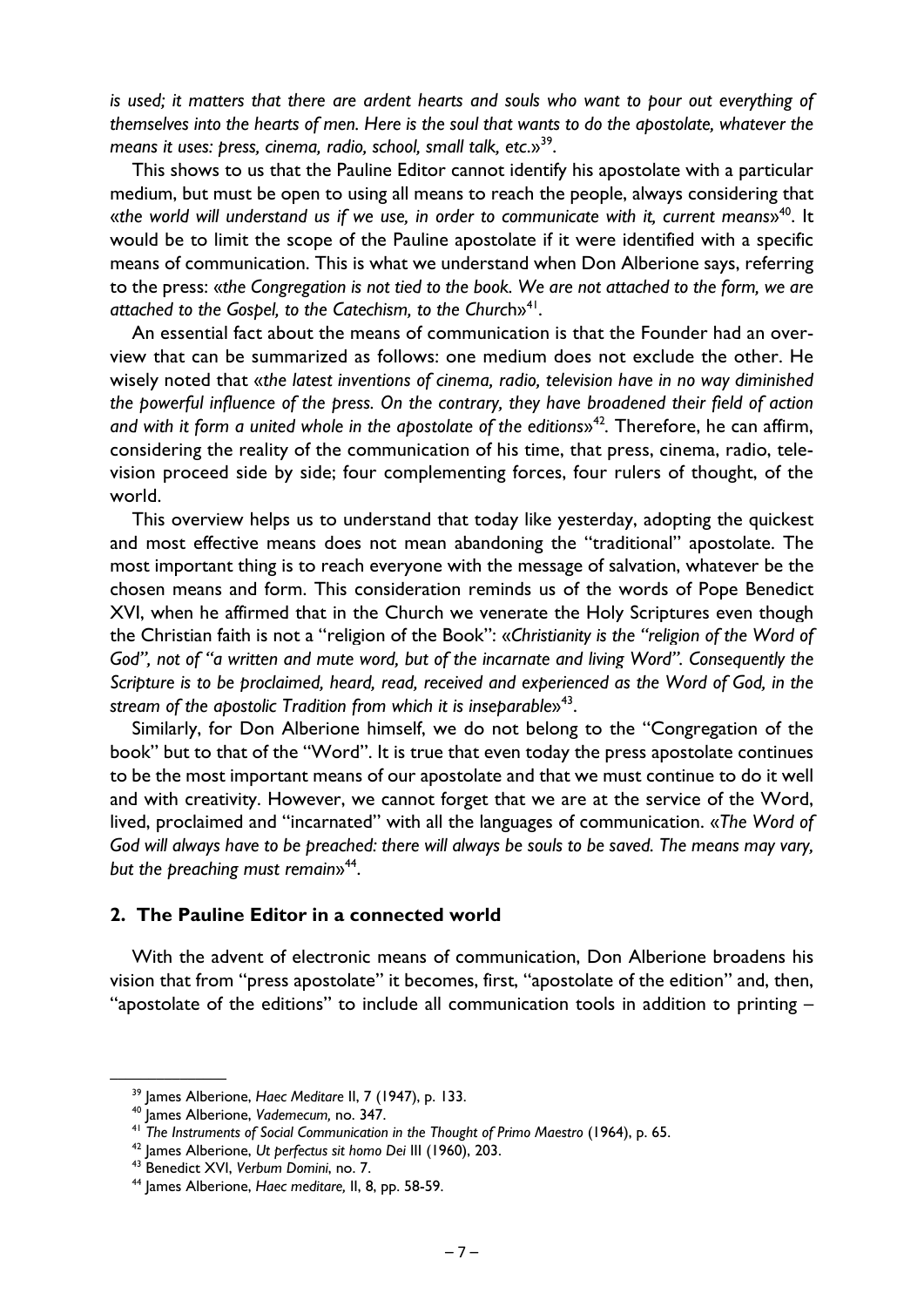cinema, radio, television, etc. –, leaving it open in the future to assume all «*the fastest and most effective means that human intelligence will discover*»45.

Today, with the development of digital technologies, communication is undergoing a radical change, as we will see below. Let us remember that «*if communication changes, the historical realization of the Pauline charism is modified in all its elements*»46*.* This change, of course, does not mean breaking with the use of the "traditional analogue media" (press, radio, television, etc.) but to integrate them into the new communication reality, which is becoming more and more multimedia, cross-media and transmedia.

The actual challenge for the Pauline Editor is to live the fidelity to the foundational charism, assuming not only the new communication spaces created by the digital environment, but also entering the mentality and logic of the new culture, born from a world in continuous connection in the web, which creates and fosters "relationships". Before entering into this theme, let us make some reference to the logic of communication in which "the apostolate of the editions" was born.

#### **2.1 The linear vision of communication**

Don Alberione belongs to a historical period in which communication was strongly understood in the context of the mass media, that is, instrumental communication as a means of transmission and dissemination of ideas, voice, images, etc., to a large and dispersed audience. «*An author has a message to express through the languages of the various media and which he communicates to a crowd of receivers who are influenced in the way desired by the broadcaster's strategy. It is a communication that, in fact, is a simple transmission: the author realizes the programmed effects on the public in one direction. […] The very nature of those technologies, the means of mass communication during that time, motivates him to keep the same organization of work (editing, technique and diffusion) even with the necessary adjust*ments according to the expressive laws of each instruments<sup>47</sup>.

Resorting to the power of the technical means to put them at the service of the Gospel finds its justification in the conviction that with these tools it is possible to spread the good or propagate evil, in a linear model of communication, which starts from the author to the recipient, who does not have immediate and significant possibility to react. On the other hand, the power of the authors was overestimated: whoever owns the medium has a great influence. Hence the rush to "oppose the press with the press". Finally, the power of the press and mass media was taken for granted: they shaped mentalities and attitudes.

After the Second Vatican Council, the Church has taken steps forward in the understanding of communication. In fact, it passes from the idea of individual means to the vision of a "culture". Thus, there is a growing awareness that «*involvement in the mass media, however, is not meant merely to strengthen the preaching of the Gospel. There is a deeper reality involved here: since the very evangelization of modern culture depends to a great extent on the influence of the media, it is not enough to use the media simply to spread the Christian message and the Church's authentic teaching. It is also necessary to integrate that message into the "new culture" created by modern communications*»48.

<sup>&</sup>lt;sup>45</sup> Cf. Constitutions and Directory of the Society of St. Paul, art. 2.1.<br><sup>46</sup> Silvio Sassi, Introduction, in Acts of the Seminar, "Actualization of the Pauline Charism in the Third Millennium:

Spirituality and Mission", Ariccia, 18 June-3 July 2008, p. 46.<br><sup>47</sup> Silvio Sassi, in Acts of the Seminar "Actualization of the Pauline Charism in the Third Millennium", op. cit., p. 11.<br><sup>48</sup> John Paul II, Redemptoris Miss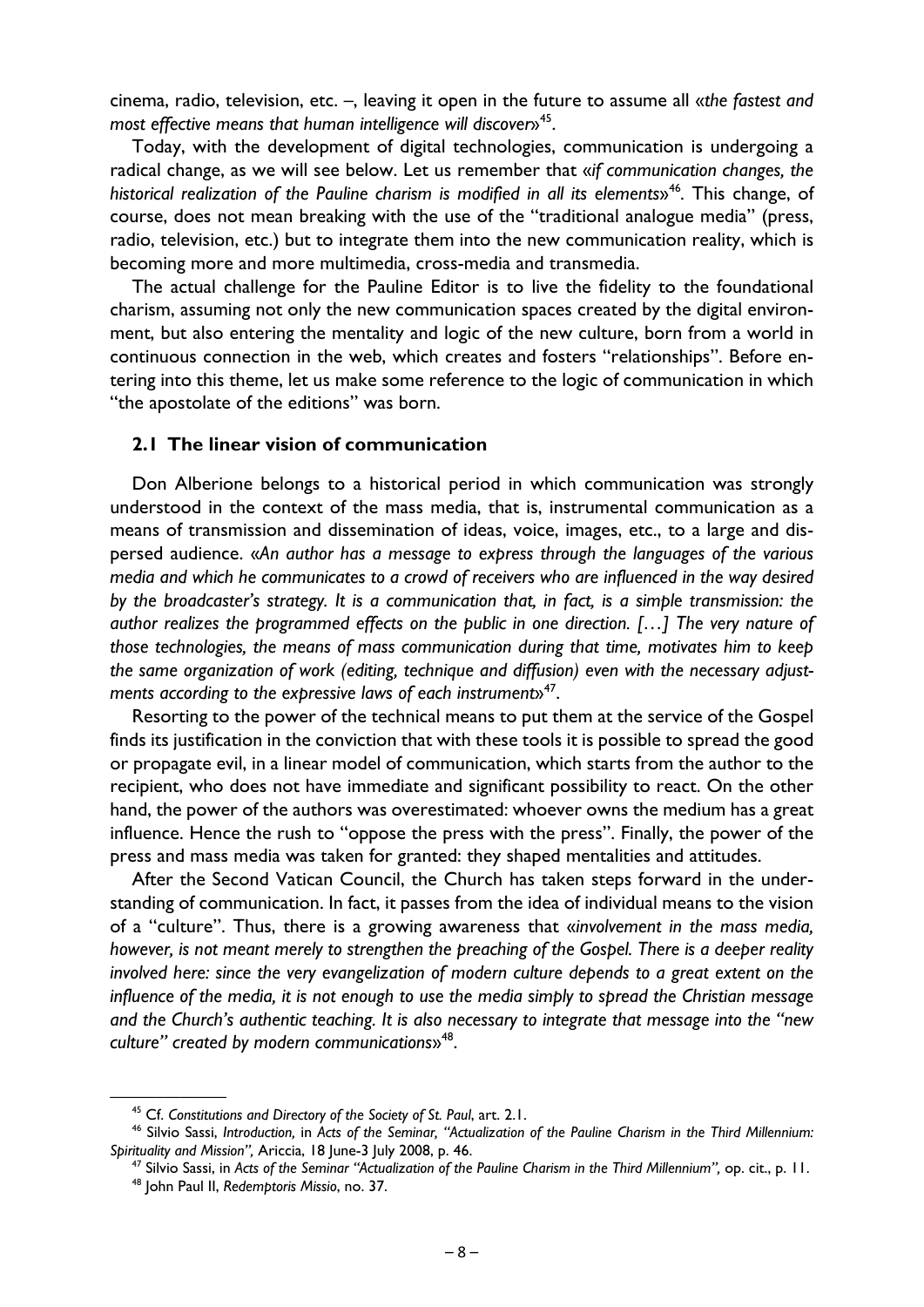It is important, however, to bear in mind that «*although Don Alberione expresses himself with the terminology of "means of communication", named individually or as a whole and, especially after Vatican II, with "instruments of communication", his work of evangelization is not of an "instrumental" character, but it is authentic complete evangelization: "the written preaching alongside oral preaching*»49*.*

This overview and the values inherited from the charism, some of which previously underlined regarding the apostolate of the editions (that is, the theological sense, priestly zeal and pastoral heart, the priority of the Word of God, modern means...), they cannot be neglected by the Pauline Editor, or else risk losing the meaning of his life and mission in the current culture of communication. The challenge is the fidelity to these aspects of the Pauline apostolate, immersing oneself more and more in the mentality of the new culture and in the new logic of communication that quickly creates and amplifies the network connection and fosters "relationships".

Certainly, the mass communication model that inspired our Founder has not disappeared. Although this information system will survive, understood in the form of "one-all", we note that the "all-all" model typical of telematic networks in the digital environment is constantly growing. Concerning communication, this is one of the great changes, or at least one of the most significant one that the Pauline Editor must avail of.

From linear communication we move to network communication by means of IT devices, especially computers and smartphones. The Pauline Editor must realize that he lives in an increasingly connected reality and that this type of communication, which is the very sphere of his mission, gives his apostolate a historical turning point.

#### **2.2 Time of change, time of crisis**

As we have just explained, among the changes that we see in today's culture, there are those that have occurred in the field of communication, especially with the advent of digital technologies. In this regard, we can ask ourselves some questions, including: do we know the grammar of the communicative environment marked by connection and network communication? Do we know how to live, work and evangelize in this culture? Perhaps trying to answer these questions can cause some discomfort, mainly if we realize our digital illiteracy.

In fact, «we *discover ourselves as "digital illiterates" or even only as "digital immigrants", who stammer some indispensable word, provoking uneasiness, anxiety, sense of being foreign, discouragement*»50. This can cause a crisis and, consequently, can lead us to assume at least two different attitudes: either indifferentism, as if this reality did not exist, and then we try to take refuge in a world according to our own fantasies; or an awareness that pushes to overcome this feeling of uneasiness and to awaken one's desire to learn and fully assume the new reality.

It is certain that the context in which we live – social, political, cultural, religious – affects our life, but a possible "crisis" is always connected to the person and not so much to the external situation. In fact, «*crisis is a situation, a way of placing oneself in relation to a reality.* 

<sup>&</sup>lt;sup>49</sup> Silvio Sassi, in Acts of the Seminar "Actualization of the Pauline Charism in the Third Millennium", op. cit., p. 10.<br><sup>50</sup>Dario Edoardo Viganò, Communication Models for the Church in Today's World, in Acts of the 2<sup>n</sup>

*Seminar of the Pauline Publisher*s, op. cit., p. 108.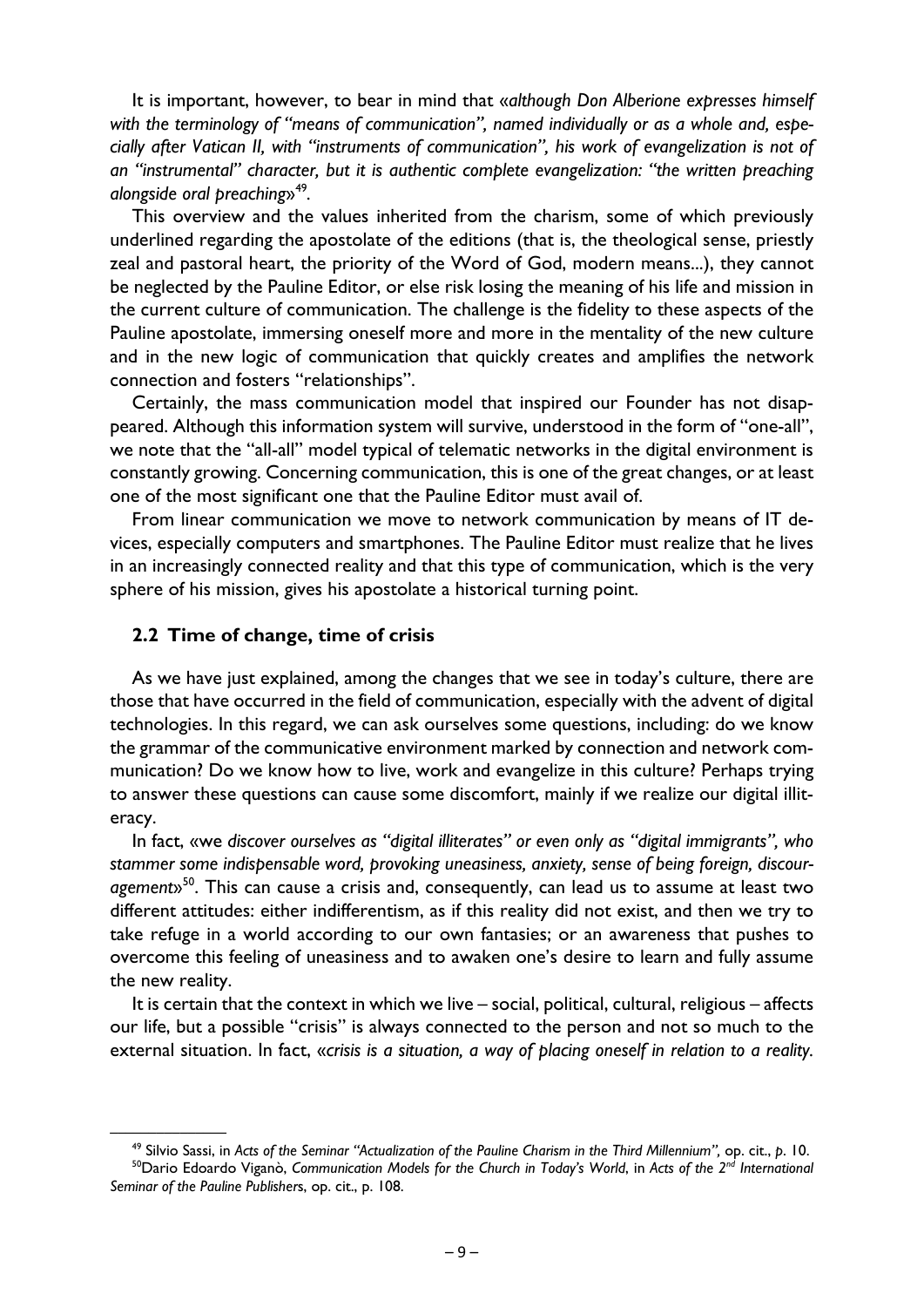*Crisis is the situation of the person: not external reality, but the person situates himself or finds himself situated in a relationship of crisis with it*»51.

Crisis is a human condition and is always linked to decision. To get out of a crisis, decisions have to be made. One possible way out is to face the situation with resilience, that is, in a positive way, drawing from it all the opportunities it hides. We have already talked about the crisis, when we said that «*the pandemic is a crisis and a crisis from which one does not come out the same*».

Obviously, if people go into crisis, the same institution to which they belong will go into crisis because this is made up of people in flesh and blood, with their qualities and weaknesses, with their fears and their creativity. Institutions are nothing more than a set of personal relationships structured around a mission. If its members go into crisis, the mission itself goes into crisis.

It is essential, therefore, to face the crisis together, trying to make those decisions that are favourable to the common good. We need to join forces, sharing together values and strategies around the same ideals where roles, different for each, are carried out with an overall vision $52$ .

## **2.3 The logic of network communication**

The current challenge for the Pauline Editor is not only to take on new technologies in the digital field, but to "decide" to enter the logic of online communication and "see" in this reality a large and wide horizon for producing human relationships<sup>53</sup>. In fact, «*the* digital world can be an environment rich in humanity; a network not of wires but of people»<sup>54</sup>, a network of concrete people, who in the face of the darkness and uncertainties of the times need light and of hope. It is to these people that the Pauline Editor is called to bear witness to the Gospel and to proclaim it with the languages of this communicational reality.

The Pauline Editor must realize that it is necessary to be on the Internet to evangelize on the Internet. It is important to bear in mind that on the internet<sup>55</sup> the word "net" must be understood in a very particular sense, as it is not built according to hierarchical principles, but it is like a large globe-shaped spider web involving the entire earth without borders or centre.

Communication on the Internet has its own logic. There is no centre that supports everything and it does not happen in a linear but "rhizomatic"56 structure. «*The image of* 

<sup>&</sup>lt;sup>51</sup> L. De Candido, "Crisi", in Nuovo Dizionario di Spiritualità, edited by Stefano De Fiores and Tullo Goffi, Cinisello Balsamo (Milano), San Paolo, 1985, pp. 336-337.<br><sup>52</sup> Cf. Santiago De La Cierva, *La comunicazione di crisi nella Chiesa*, Roma, EDUSC, 2008, p. 15.<br><sup>53</sup> Cf. Federico Badaloni, Rethinking the Role of the Publisher Today, i

*Pauline Publishers*, op. cit., p. 192.

*<sup>54</sup>*Francis, *Message for the 48th World Communications Day, "Communication at the Service of an Authentic Culture of Encounter"*, 01 June 2014. 55 «*Internet, more than a means of communication and transport, it is an environment. A cultural, social, technological,* 

*media environment. An environment in which we communicate, socialize, produce, consume, sell, create culture, travel*» (Vincenzo Comodo, Consacrati on line. Rotte per la navigazione dei religiosi in Internet, Milano, Àncora, 2006, p. 17).<br><sup>56</sup>The metaphor of the "Rhizome" is surprisingly connected to the Internet, understood in its broades

of intertwining and production of multilevel meanings. The appearance of the Rhizome, due to its branching, connection and extension, expresses a very interesting conceptual representation: any point is connected to each of the others through a multidirectional expansion.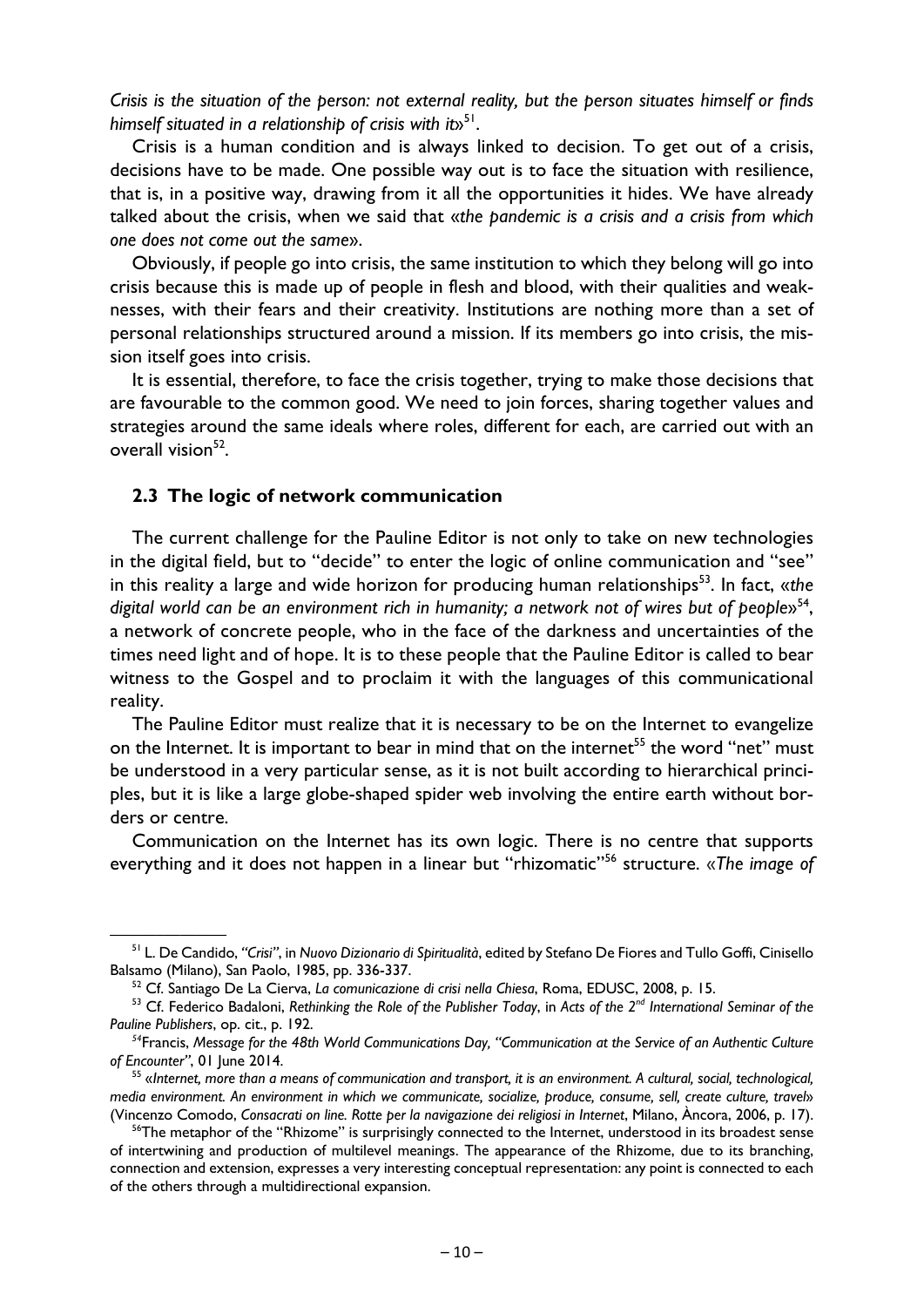*the net invites us to reflect on the multiplicity of lines and intersections*<sup>57</sup> *that ensure its stability in the absence of a centre, a hierarchical structure, a form of vertical organization. The net works because all its elements share responsibility*»58.

If a point or a node – which has value in itself and is defined in relation to the whole – is removed or added, the structure of the Internet reorganizes itself accordingly. More than a unidirectional flow of information – as books, TV, radio – communication on the digital network does not take place according to a single direction, because each Internet user, that is, a regular Internet user, builds his navigation route in an autonomous and unique way.

We reiterate that the Internet is not just a "structure", but an "environment" of relationships and has become an integral part of the personal and social life of today's man. «*The Internet is not only something external to life; it is a condition, a manner of living. Not only one uses the Internet, but one lives in the Internet, and we are called to live there as "salt and*  leaven of the earth", as "witnesses" and as "missionaries" of the new life in Christ»<sup>59</sup>. In this environment, the Pauline Editor is called to be present as someone who not only has a message to offer, but also someone who has to receive and share, not as an anonymous person, but with his precise identity and style of Pauline life.

#### **2.4 Inhabiting the digital environment**

The digital environment undoubtedly characterizes contemporary society. Large swathes of humanity are immersed in it today in an ordinary and continuous manner. It is a real square, a meeting place where people spend a large part of their day connected.

It is now not just a question of "using" communication tools, but of "living" in a widely digitalized culture, which has profound impacts on the notion of time and space, on the perception of oneself, others and the world, on the way of communicating, to enter into relationships with others, to learn and study, to work, to get information, to pray, etc.<sup>60</sup>.

For this reason, the Pauline Editor needs to know this environment and to assume it as a social space where, through human interaction new forms in the dynamics of communicating and relating to people are born. Therefore, the first thing is to know this reality, because «*a rather deep understanding of this environment is therefore the prerequisite for a*  significant presence there<sup>s<sup>61</sup>.</sup>

On this journey it is essential to realize, first of all, that the digital environment is not a reality parallel to the "physical-presence" or purely virtual one, but is part of the daily life of many people, as we have already stated. In other words, the digital environment is not limited to connecting devices (computers and electronic devices) to each other, but is above all the activation of human relationships in a space where people are not simply present as a "mass", but each in his individuality, with innumerable possibilities of relationship and participation.

 $57$  In the IT field, the term "node" is used to refer to a device connected to a network, which is able to communicate with other devices that are connected to the same network. 58 Francis, *Message for the 53rd World Communications Day, «"We are members one of another" (Eph 4:25). From* 

social network communities to the human community», 24 January 2019.<br><sup>59</sup>Dario Edoardo Viganò, *Communication Models for the Church in Today's World*, in *Acts of the 2<sup>nd</sup> International* 

Seminar of the Pauline Publishers, op. cit., p. 107.<br><sup>60</sup> Cf. Final Document of the Synod of Bishops on the Young, 3-27 October 2018, no. 21.<br><sup>61</sup> Benedict XVI, Message for the 47th World Communications Day: "Social Networ

*spaces for evangelization"*, 12 May 2013.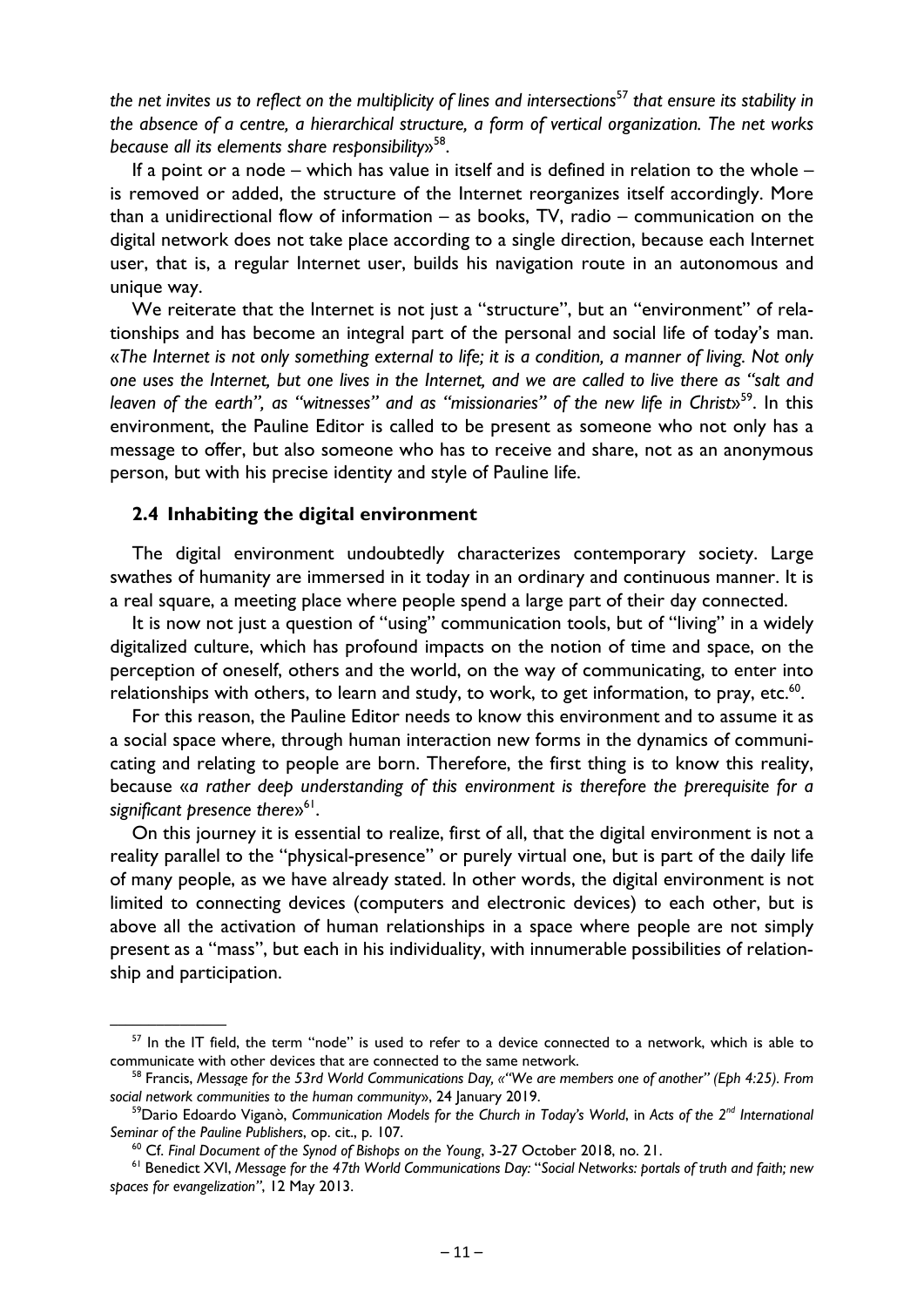We repeat that in the digital environment the user is not a passive agent as can generally happen in the face of traditional means. We emphasize the aspect of the protagonism of users because this causes a strong impact on our apostolate. In fact, users «*not only choose the navigation route, but become co-authors, putting in the attic the classic distinction between the broadcaster and receiver, between producer and consumer: today the sender is only partially an "original" with more or less sacral value, while the receiver assumes some functions of authorship or co-authorship and the distribution of media materials that were formerly the source of the broadcasting apparatus*»62.

Finally, people pass through the digital environment with their infinite desires for contacts, consumption, information, sharing of life, research, entertainment, contents, etc. They bring with them their needs and concerns, certainties and doubts, expectations and even frustrations, goodness and badness, etc. Thus, as they are, people are looking for many things, including spaces of truth, welcome, recognition, peace... and also of God. They are data that, associated with many others, give us ideas and notions for "our" specific pastoral care in the digital space.

#### **2.5 The challenges of the digital pastoral care**

The digital environment is also the place where people seek religious experiences. In this regard, the Magisterium of the Church is aware that «*there should be no lack of coherence or unity in the expression of our faith and witness to the Gospel in whatever reality we are called to live, whether physical or digital. When we are present to others, in any way at all, we are called to make known the love of God to the furthest ends of the earth*»63.

If it is true that learning from our Founder, the bookshop is a temple and the printing plant a pulpit, it is equally true that the digital environment is an essential place for us to bring God to people and help them create a bond with the Church. In this sense, we are challenged to try to discover and deepen the dimension of religious experience in the digital environment in order to make the most appropriate apostolic choices.

The first thing we want to underline with regard to digital pastoral care is that, in this context, it is convenient to rethink the purpose of our mission as a "service" and not so much as a "product", even if it is clear that products exist. The logic of service places man at the centre in his singularity and, starting from his needs, as someone who "chooses" among many possibilities. Whereas the logic of the product often focuses on what we think can "sell" more, but that does not always correspond to the real urgency of the user.

Therefore, there must be on the part of the Pauline Editor, the ability to identify existing or potential communities and to listen to and understand the needs of those who are part of them. He must have the ability to create unique digital and real places to enable a certain type of dialogue and sharing, which is able to offer the solution to the real needs of individuals or communities<sup>64</sup>. It means first creating a relationship and then offering the message concretized in the "product".

A second observation is that despite the positive aspects of the digital environment for our mission and considering the innumerable possibilities of obtaining data, the Pauline Editor must be careful in his pastoral work not to produce "editions" created in the

<sup>&</sup>lt;sup>62</sup> Cf. Ivan Maffeis, Religious Aspects, in Acts of the  $2^{nd}$  International Seminar of the Pauline Publishers, op. cit., p. 89.<br><sup>63</sup> Benedict XVI, "Social Networks: portals of truth and faith; new spaces for evangelizat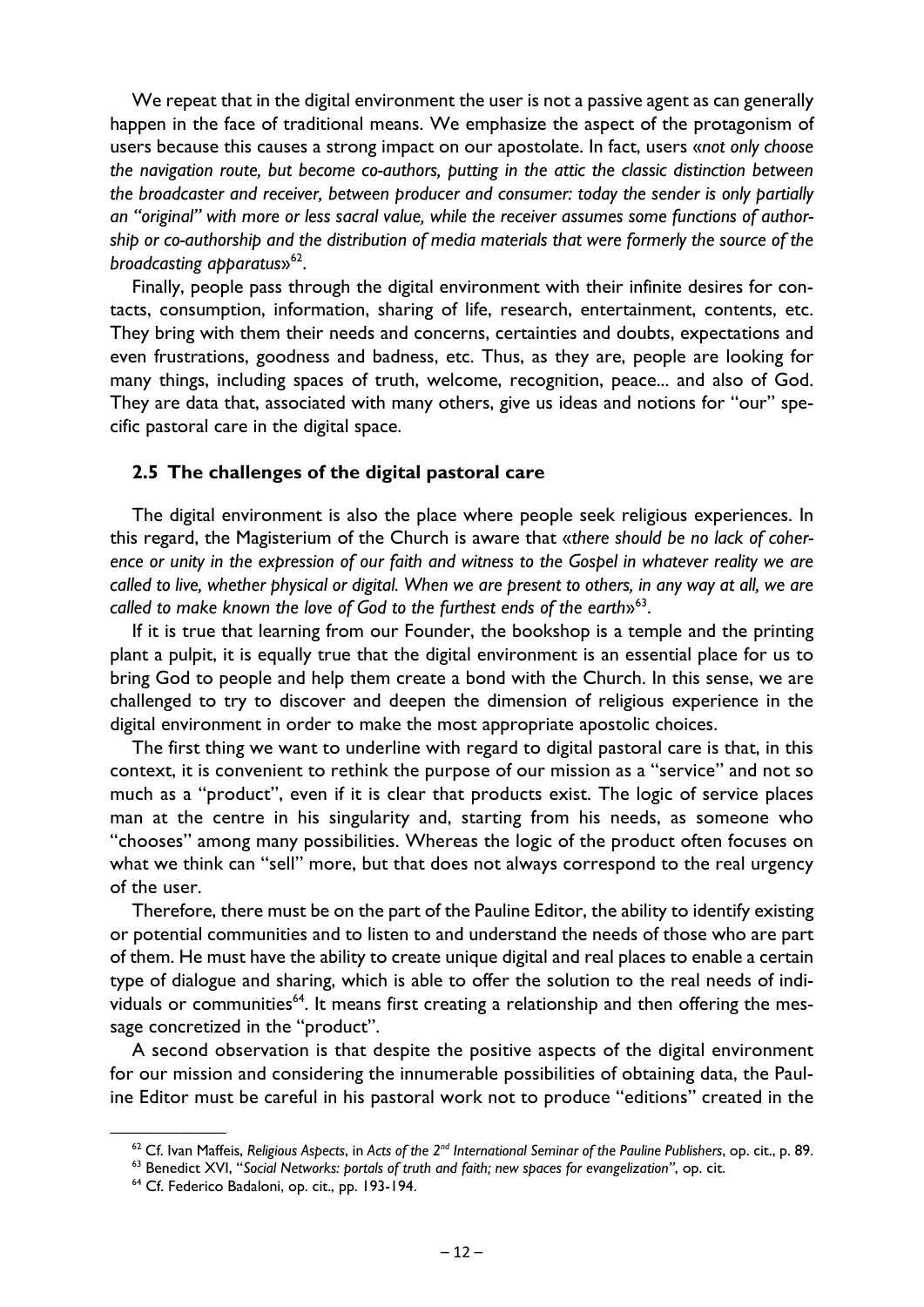editorial offices, in front of a computer. Yes, it is true that it is essential to be on the web, but it is also essential to be careful not to be closed in it, with the risk of moving away from the interlocutors "where and how"<sup>65</sup> they are, as we have already mentioned above.

The digital environment can put us in front of the reality of the interlocutors  $-$  with their wounds and their anxieties, with the doubts and fears they carry in their hearts<sup>66</sup>– but if we do not open ourselves to the encounter, even physical, we remain external spectators, despite technological innovations that have the ability to put us in front of an augmented reality<sup>67</sup> in which we seem to be immersed<sup>68</sup>.

Furthermore, we cannot forget that a digital pastoral care cannot be a set of individual initiatives but must arise from a common project. The Pauline Editor belongs to a community of people who live the values proper to consecrated life<sup>69</sup>and who dedicate themselves to the same apostolate according to the institutional charism. He is not a solitary evangelizer but participates in an "eminently common"<sup>70</sup> apostolate. The community is, first of all, the place where the Pauline Editor is called to exercise a "connected" and "networked" life and from this experience to make the world his parish.

Finally, even if the technical quality of the connection is an essential requirement to open the channels for communication, the quality of relationships is the goal that the Pauline Editor must aim at in pastoral care, that is, a communication that leads to a true encounter<sup>71</sup> with God and with other persons. Since communication is central to his mission, he should be the first to feel called upon to promote encounter $72$ in the context of his pastoral work, starting from his identity as a man of communication of God, as a true artisan of communion<sup>73</sup>, in whatever environment he finds himself.

# **3. Artisan of communion generated by the Gospel**

Starting from all that we have explained above and considering the current culture of communication, we can affirm, without claiming to exhaust the definition, that the Pauline Editor is *«a man called by Christ and consecrated to be an apostle of communication, to be essentially an "editor", who gives form to an experience, who writes or translates his personal and community life of faith and encounter with Christ in words, texts, images, sounds, videos, bytes or in any other form that the technology gradually develops; but also in experiences and initiatives* 

<sup>&</sup>lt;sup>65</sup> Cf. Francis, *Message for the 55th World Communications Day, «"Come and See" (Jn 1:46) Communicating by Encountering People Where and as They Are», 23 January 2021.* 

<sup>&</sup>lt;sup>66</sup> Dario Edoardo Viganò, Communication Models for the Church in Today's World, op. cit., pp. 100-101.<br><sup>67</sup> Augmented reality is a relatively recent and constantly evolving technology. If we wanted to define it, in a

very generic way, we could say that it is the representation of an altered reality in which artificial and virtual

information is superimposed on the normal reality perceived by our senses.<br><sup>68</sup> Cf. Francis, Message for the 55th World Communications Day, op. cit.<br><sup>69</sup>Constitutions and Directory of the Society of St. Paul, art. 16.<br><sup>70</sup>

<sup>&</sup>lt;sup>72</sup> Cf. Annual Letter of the Superior General of the Society of St. Paul, "Apostle Communicators, for a culture of encounter", 2018.

<sup>&</sup>lt;sup>73</sup> "At the origin of the word communication there is the term "communion". Communication is always a search for the other and for sharing. It has the ability to break the barriers we build around ourselves, the closed circle of our self-sufficiency and allows us to look for the other, to recognize his otherness, his specificity, his difference in relation to our person" (Cf. *Annual Letter of the Superior General of the Society of St. Paul*, 2018).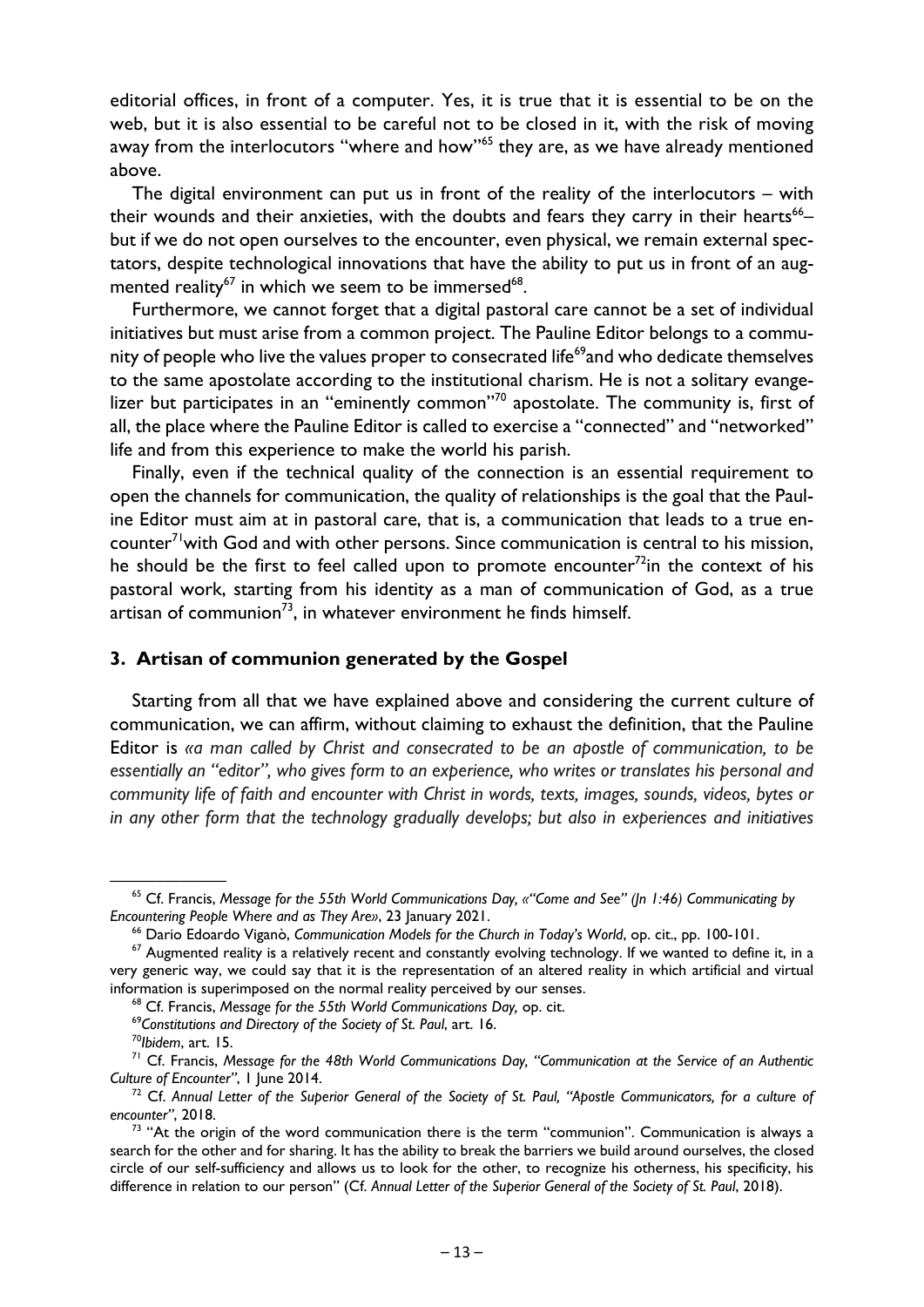*where every language is at the service of the inculturation of the Gospel with and in communica*tion. One who, after the example of Mary, gives (edit) the Saviour to the world»<sup>74</sup>.

As Pauline Editor, his mission consists not only in disseminating content on the various analogue and digital platforms, but in being 'himself' a "man of communication", who "exudes God from his pores", a man who creates and cultivates relationships, both through direct contacts with persons, that is "in presence", and through computer networks.

In his mission, the Pauline Editor has in front of him some essential references to follow. The first is Jesus, who not only offers the "content" of the message, but he himself is the "method" of communication. He is the "perfect communicator"<sup>75</sup>, the Master – Way, Truth and Life! – who teaches how to create and cultivate relationships. Secondly, Saint Paul, the disciple *«who knows the Master in his fullness*»76, and who not only proclaims the Gospel in words and with his writings, but he himself is a man of communication, skilled in networking with community and with his collaborators.

#### **3.1 Jesus, Editor of the Gospel**

Jesus, the Divine Son, in the expression of Don Alberione, is the Editor of the Gospel. He is the first point of reference for the Pauline Editor, not for the texts he developed, because he did not write anything in person as his disciples did, but for the life he lived. Christ himself is the "eternal Gospel" (EG 11). He is the communication of the Father: «*He reveals the Father to us, in the Spirit and opens us to Trinitarian life, as "communion" of the three divine Persons»*77.

The Trinity is not a set of three "individuals", but a community (in perfect harmony!) of three "persons". Indeed, «*God is not Solitude, but Communion; he is Love and therefore communication, as love always communicates; indeed, it communicates itself in order to encounter the other. In order to communicate with us and to communicate himself to us, God adapts himself to our language, establishing a real dialogue with humanity throughout history*»78.

This communication, this "dialogue" of God with humanity, therefore reached its perfection in Jesus, the Word made flesh: «*The Word became flesh and made his dwelling among us*» (Jn 1:14).The spirituality and logic of the incarnation illuminate the life and apostolic work of the Pauline Editor.

#### **3.1.1 Love incarnated in relationships**

In the light of the Incarnation, we can say that «*the Son himself is the Word, the Logos: the eternal Word became small – small enough to fit into a manger. He became a child, so that the Word could be grasped by us. Now the Word is not simply audible; not only does it have a voice, now the Word has a face, one which we can see: that of Jesus of Nazareth*»79. In him, the Word becomes liberating and redeeming for all humanity!

The Incarnate Word has left us the example of how to communicate with the Father and the Spirit in moments of silence and recollection and also of how to communicate with men especially with those most in need. In fact, Jesus «*spoke from within, that is to say,* 

<sup>&</sup>lt;sup>74</sup>Editorial Guidelines. Identity, contents and interlocutors of the Pauline apostolate 2018, 1.2.<br><sup>75</sup> Cf. Communio et progressio, no. 11.<br><sup>76</sup> James Alberione, Abundantes divitiae, 159-160.<br><sup>77</sup>Maria Regina Cesarato, l *on the Pauline Mission for the Mission*, op. cit., p. 285. 78 Francis, *"We are members one of another" (Eph 4:25)*, op. cit. 79 Benedict XVI, *Verbum Domini*, no. 12.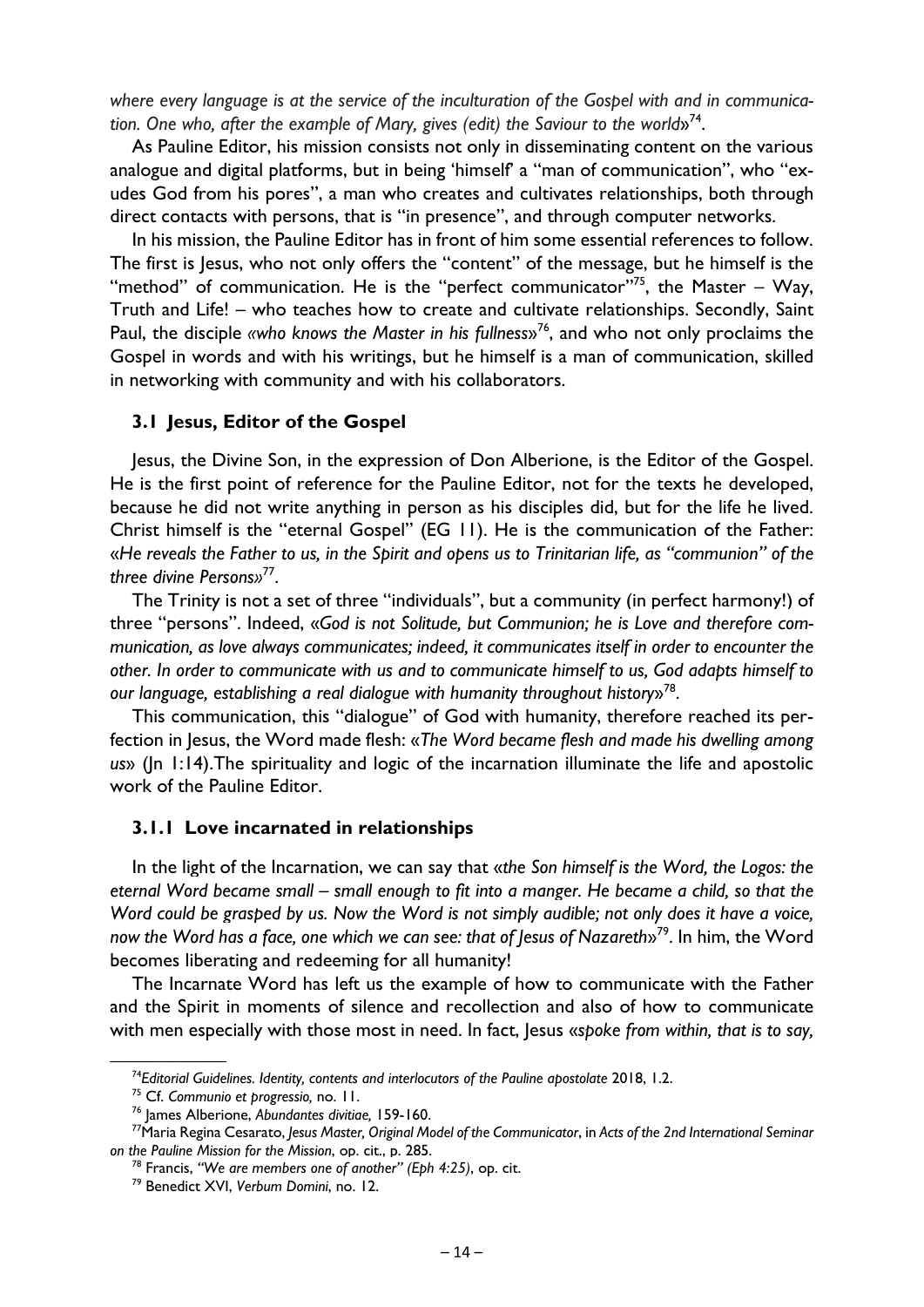*from out of the pressure of His people. He preached the Divine message without fear or compromise. He adjusted to his people's way of talking and to their patterns of thought*<sup>80</sup>.

Through communication, Jesus created relationships in continuous contact with persons in their existential realities. As our Founder reminds us, «*the Son of God came down from heaven to us* (formam servi accipiens)*; he came to look for sinners to the point of being accused of being too familiar with them; he lowered himself in conversing so as to explain himself with similes and parables and simple words even to the shepherds, the people, the children. Noble*  and simple at the same time, accordingly<sup>81</sup>.

Letting himself be guided by the criterion of the Incarnation, the Pauline Editor is called to proclaim the Gospel, both by incarnating it in himself and by "materializing it" with all the languages of communication: with writing, with sound, with music, with image, through the press, radio, television, cinema, with analogue and digital communication.

An important fact of Jesus' communication is that the power of love is the basis of his words and his actions. This is the path that he also indicates to his disciples, when he leaves them the new commandment which must be the engine of life: «*I give you a new commandment: love one another. As I have loved you, so you also should love one another. This is how all will know that you are my disciples, if you have love for one another*» (Jn 13:34- 35)*.*

It is the love that every person brings – and the Pauline Editor! – to expand the mind and heart, which leads to forgiveness and mercy, which creates relationships, generates fraternity and leads to service. In fact, «*love, by its nature, is communication; it leads to openness and sharing. If our hearts and actions are inspired by charity, by divine love, then our com*munication will be touched by God's own power<sup>82</sup>.

In this perspective and with reference to the Pauline apostolate, we can affirm that, precisely because love generates communication, it is communion, it is dynamic, it is creative... The words of our Founder are stimulating when he affirms that «*love, true love is inventive. When you have fire in your heart (not something sentimental and vaporous), you will find many initiatives and many productions. True love is what is shown with the daily effort for the apostolate: it makes us think, run, organize»<sup>83</sup>. It is this love that enlightened* the apostle Paul and transformed him into a man of relationships and led him to work in a network and in communion in view of the mission. We shall develop further this thought.

# **3.2 Paul, the "connected" apostle**

Let us start from the axiom that Don Alberione has left for us and according to which for the Pauline Editor «the original is Jesus Christ; the form is Saint Paul»<sup>84</sup>. In fact, «*from Paul, the Pauline Editor captures the ability to intercept the concrete questions of the world (at the ecclesial, community, social level, etc.) and his effort to adapt the language to each recipient. Then, it takes the dimension of a pastoral spirit and universality, prophecy, zeal and total com-*

<sup>&</sup>lt;sup>80</sup> Pontifical Commission for Social Communications, Communio et progressio, no. 11.<br><sup>81</sup> James Alberione, Press Apostolate, 1933, p. 107.<br><sup>82</sup> Francis, Message for the 50th World Communications Day. "Communication and Me January 2016. 83 James Alberione, *Haec meditare* II, 8 (1948), pp. 179-180. 84 James Alberione, *Vademecum*, no. 653.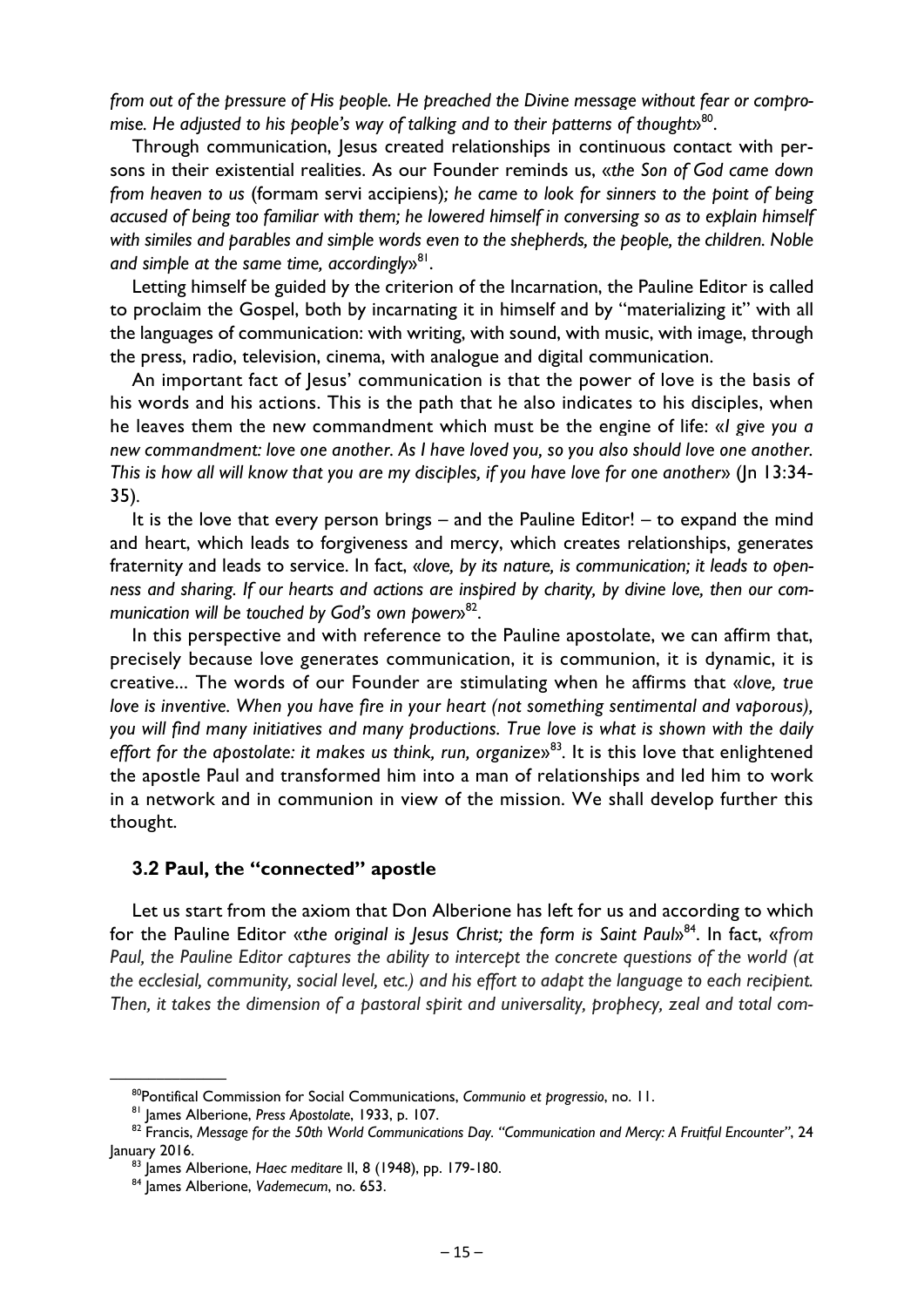*mitment, passion and capacity to listen, audacity and the ability to build a network of collaborators, apostolic dynamism and the sense of responsibility. From him he learns to do everything*  for the Gospel»<sup>85</sup>.

We have already stated that the Pauline Editor must make use of all communication tools and that the digital environment is an open field to be explored. Certainly, if Saint Paul lived today, he would also have used e-mail, WhatsApp and social networks. But obviously, he would not fail to give importance to direct contacts with individuals and communities.

This is what we see in Paul's correspondence, that is, his concern for concrete persons: «*the communities, the faces, the names (some of which, as we have seen, are recurrently mentioned), the situations and the contexts that Paul cites naturally, interpreting one by one the interlocutors of his speech, by making the letter a vehicle of "targeted" meaning precisely to a name, address, destination*»86.

Yes, but to share what? First of all, to share the experience of the encounter that, by grace, he had with Jesus who died and rose, and to announce his love and mercy! In the perspective of "Paul the communicator", we want to reflect here below on some aspects of his life which, we believe, are important for the life of the Pauline Editor: all taken from the Letter to the Romans which Don Alberione considered the main model for the apostolate of the editions.

# **3.2.1 The model of the editions**

We could have taken many aspects of Saint Paul's life and highlighted how they can inspire the Pauline Editor in his mission but we preferred to start with the affirmation of our Founder where he asserts that «*the Letter of Saint Paul to the Romans is the first and main essay of the apostolate of the editions, the exemplar on which every Pauline edition should be modelled*»87. Let us remember that this letter was so dear to Don Alberione that he himself wanted to represent it in a beautiful picture in the church dedicated to Saint Paul in the Mother House, Alba. As he himself affirms, *«the picture as a whole represents well the nature and purpose of our apostolate: to bring the Gospel to all peoples, of all times*»88.

It is to the community of Rome that Paul transmits the conviction that his mission is to proclaim the Gospel and that the centre of the Gospel is the person of Jesus in his earthly life, death and resurrection. We know that Paul, when he wrote the Letter to the Romans, did not yet know the community personally but he already had it in his heart and had an ardent desire to encounter it (cf. Rm 1:11).

But, we can ask ourselves that in what aspects does the Letter to the Romans inspire the Pauline apostolate? In a text of 1958, Don Alberione tries to explain – and here we briefly expose – three characteristics that must be part of the identity of the Pauline Edito $r^{89}$ :

a) Be well imbued with the Spirit of Jesus Christ in order to be full of what you want to give. If we want to bring good to souls, we must possess it because no one gives what he does not have.

<sup>&</sup>lt;sup>85</sup>Editorial Guidelines. Identity, contents and interlocutors of the Pauline apostolate 2018, 1.1.<br><sup>86</sup>Giuseppe Mazza, Saint Paul, Communicator Model, in Acts of the 2<sup>nd</sup> International Seminar of the Pauline Publishers, op. cit., p. 213. 87 James Alberione, *Pauline Spirituality* (1962), p. 88. 88*Idem.*

<sup>89</sup> James Alberione, *To the Daughters of St. Paul*, 1958, pp. 53-59.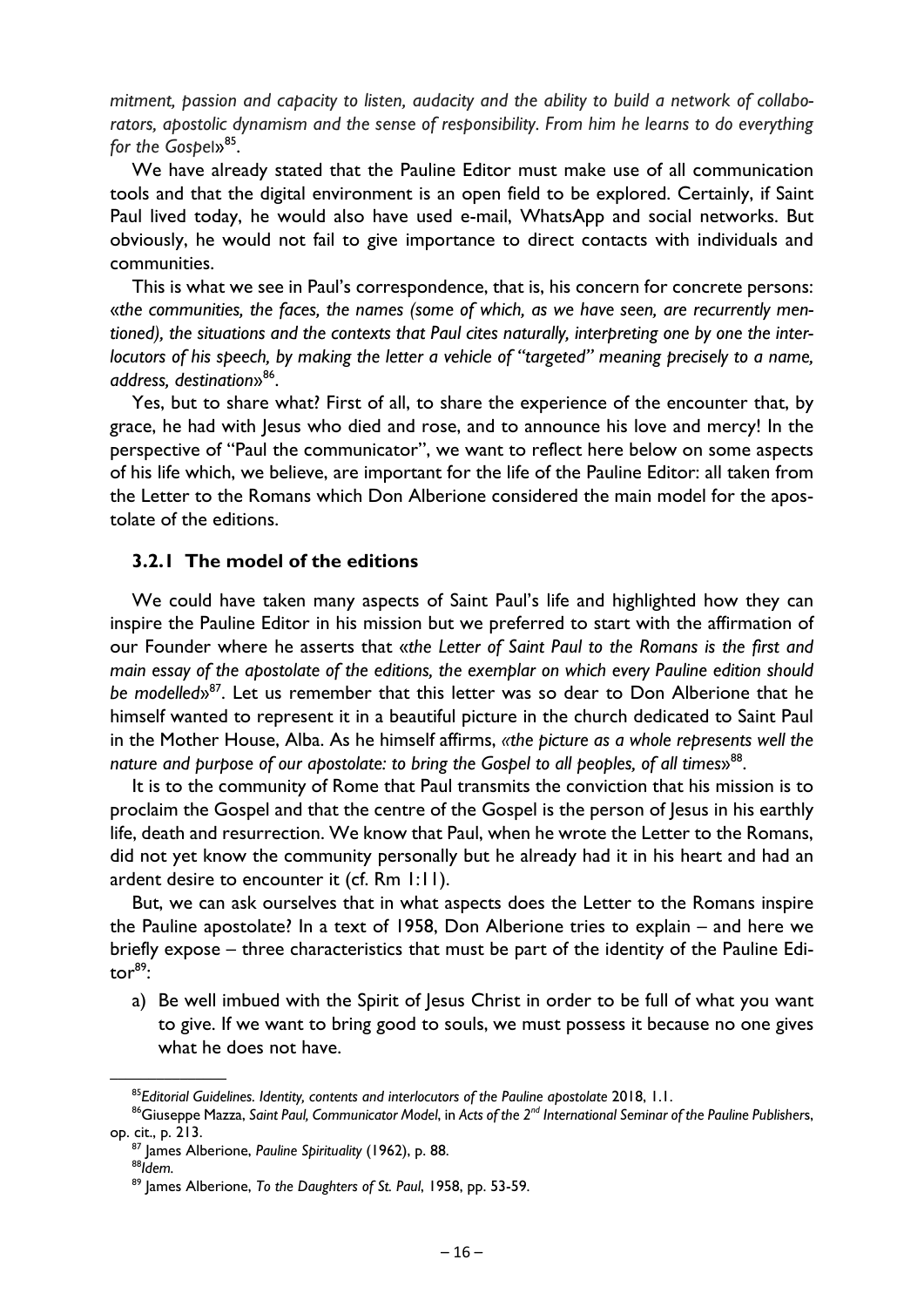- b) Saint Paul adapts the principles of the Gospel, interprets them, explains them and dedicates his time to men, particularly pagans, at least what is necessary for them. It is always necessary to keep in mind who the audience is, who are the readers, who are the recipients, and give that which is good for them, either directly or indirectly.
- c) Zeal. Saint Paul had all peoples in his heart. Love for all souls especially those who live in darkness and in ignorance.

In fact, in the Letter addressed to the Christian community of Rome, after having presented himself as «*slave of Christ Jesus, called to be an apostle and set apart for the gospel of God*» (Rm 1:1), Paul reveals his open and universal view regarding his mission, as when he says: «*To Greeks and non-Greeks alike, to the wise and the ignorant, I am under obligation; that is why I am eager to preach the gospel also to you in Rome*» (Rm 1:14-15).

Today, in an increasingly connected society, Saint Paul continues to inspire the Pauline Editor to have a great openness of heart and mind. In this regard, the words of our Founder are very timely when he says: «*To acquire an expansive heart, an apostolic heart, the heart of Saint Paul*»90. And again: «*Whoever approaches Saint Paul gradually transforms himself, learns to live like him, to pray like him. Whoever loves Saint Paul soon opens his heart, becomes generous, extensive in his views*»91*.* 

## **3.2.2 Online evangelization**

Although the apostle Paul lived in a period of history in which there were no digital technologies, he was already exercising his mission in the dynamics of networks with the resources of his time. Reading his letters, we realize his ability despite the difficulties, to create and sustain relationships both with those who were distant and those who were close to him, especially his collaborators. We can see that relationships were not superficial but were born of at least two basic and related convictions: love, as a force that generates fraternal relationships and the conviction of being part of a body.

In Jesus, his Master, Paul learned that love is the fullness of the Law (Cf. Rom 13:10) and that it leads to fraternal relationships (Cf. Rom 12:9-21). It is from this conviction that Paul took love as the basis of his life plan and human relationships to the point of saying to the Christians of Rome: «*Let love be sincere; hate what is evil, hold on to what is good; love one another with mutual affection; outdo one another in showing honour… Have the same regard for one another; do not be haughty but associate with the lowly; do not be wise in your own estimation… Do not be conquered by evil but conquer evil with good*» (Rm 12:9-10,16,21).

From his encounter with Jesus, Paul learned that the man of faith who lets himself be guided by love does not walk alone but with God, with others and in community. He is fully aware that to be a Christian is to be part of a body: «*For as in one body we have many parts and all the parts do not have the same function, so we, though many, are one body in Christ and individually parts of one another*» (Rm 12:4-5).

<sup>&</sup>lt;sup>90</sup> James Alberione, *Prediche del Primo Maestro* 5 (1957), p. 161.<br><sup>91</sup> James Alberione, *È necessario pregare sempre* 2 (1940), p. 362.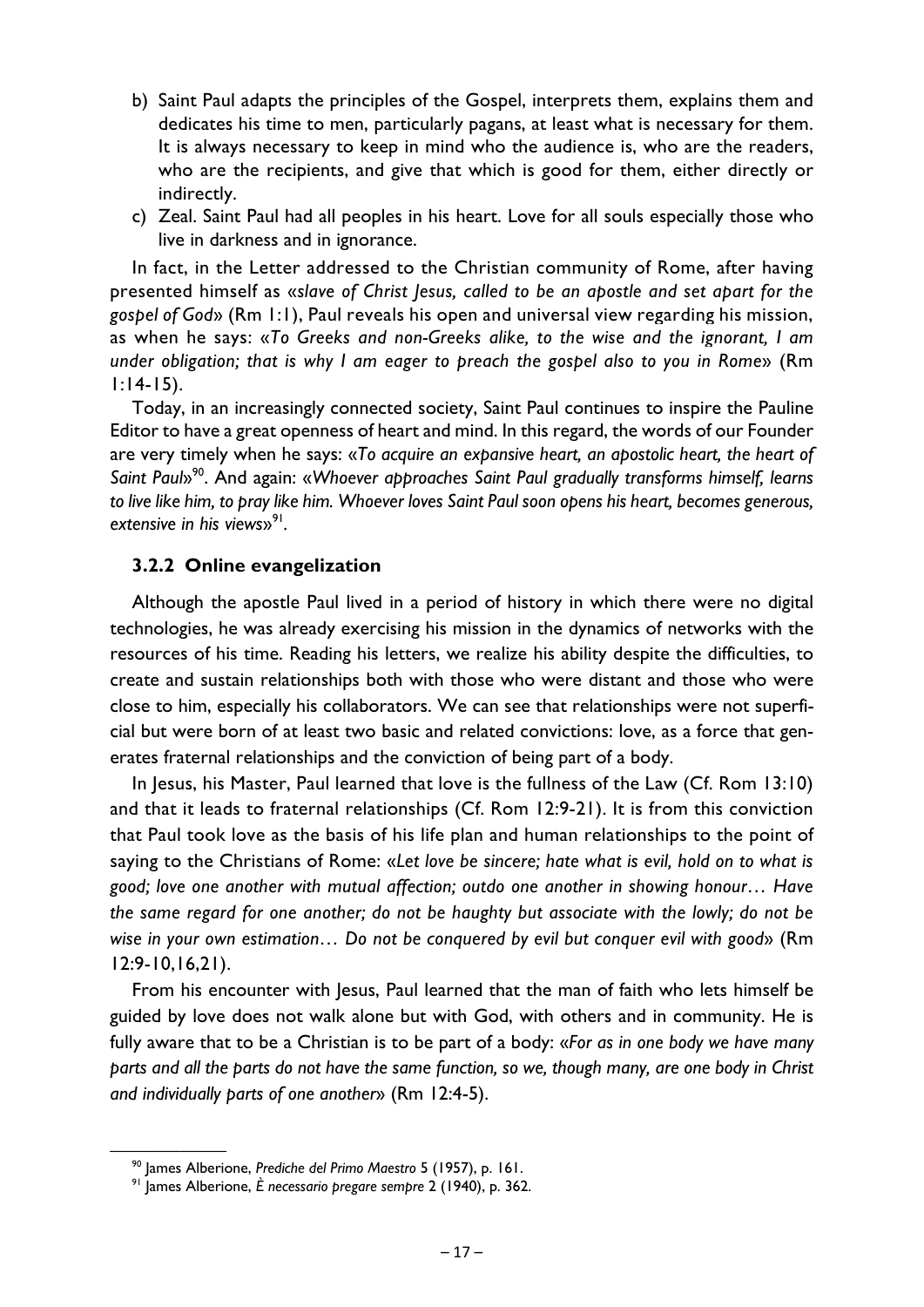The metaphor of the body and the members teaches us that the Christian life is founded on communion and otherness. In this perspective, we understand that the people who belong to the community are not strangers or potential competitors, but brothers in the deepest sense. Paul helps us to see that in Christ we discover otherness in a new way, as an integral part and condition of relationship and proximity $^{92}$ .

These principles are at the basis of Paul's life and mission and also of the evangelization in networking he conducted. In fact, Paul creates around himself a network of people who work together, in synergy, like a real team. They are the *synergoí* or "collaborators"93. Only in chapter 16 of the Letter to the Romans does a large list of names of persons (men and women) appear to whom Paul addresses his greetings and, through some of them, to the ecclesial groups to which they belonged. These contacts indicate that, in addition to being an "editor" of letters, he cultivated personal contact with them. The "letter" was a form of distance communication fixed in writing, which extended the oral communication that had already taken place directly.

Returning to today's communication reality, as we have mentioned, the digital environment becomes a challenge for the Pauline Editor as a place to create relationships in view of the proclamation of the Gospel. However, *«digital connectivity is not enough to build bridges. It is not capable of uniting humanity*»94. In fact, «*today's media do enable us to communicate and to share our knowledge and affections. Yet at times they also shield us from direct contact*  with the pain, the fears and the joys of others and the complexity of their personal experiences»<sup>95</sup>. In the pastoral care of communication, it is therefore necessary to integrate the digital environment with the physical world which can never be replaced.

#### **3.2.3 The renewal of the mind**

The Apostle Paul is aware that he has a content to transmit – the Gospel! – and that in order to follow Jesus a constant integral renewal is necessary, a condition which is to free oneself from the ideologies of the world or from all those ideas that do not correspond to the Gospel. His exhortation to the community of Rome is from this point of view: «*Do not conform yourselves to this age but be transformed by the renewal of your mind, that you may discern what is the will of God, what is good and pleasing and perfect*» (Rm 12:2).

The two decisive words "transform" and "renew" invite us to become new men, transformed into a new way of existence. Certainly, Paul, in making this exhortation, does not speak of a theory but of one of his life experiences. This is the process that he himself went through as the Founder explains: «*Saint Paul was converted in his mind: he completely changed his ideas*». And he adds: «*To convert ourselves in the mind, we too have to change our ideas. It is necessary to embrace the maxims of today's Gospel*<sup>96</sup>.

It is in the mind that we accept the Gospel and reject the "things" of the world, not only on a rational level but also on a practical level. It is right when Don Alberione says that «*everything comes from the mind. If one does a good work, it is because he thought of it and then wanted it and then did it. So always, the first point to look at is the mind. And if there is any* 

<sup>&</sup>lt;sup>92</sup> Cf. Francis, ""We are members one of another" (Eph 4:25), op. cit.<br><sup>93</sup> Rinaldo Fabris, *Tutto per il Vangelo*, Cinisello Balsamo (Milano), San Paolo, 2008, p. 56.<br><sup>94</sup> Francis, *Fratelli Tutti*, no. 43.<br><sup>95</sup> Francis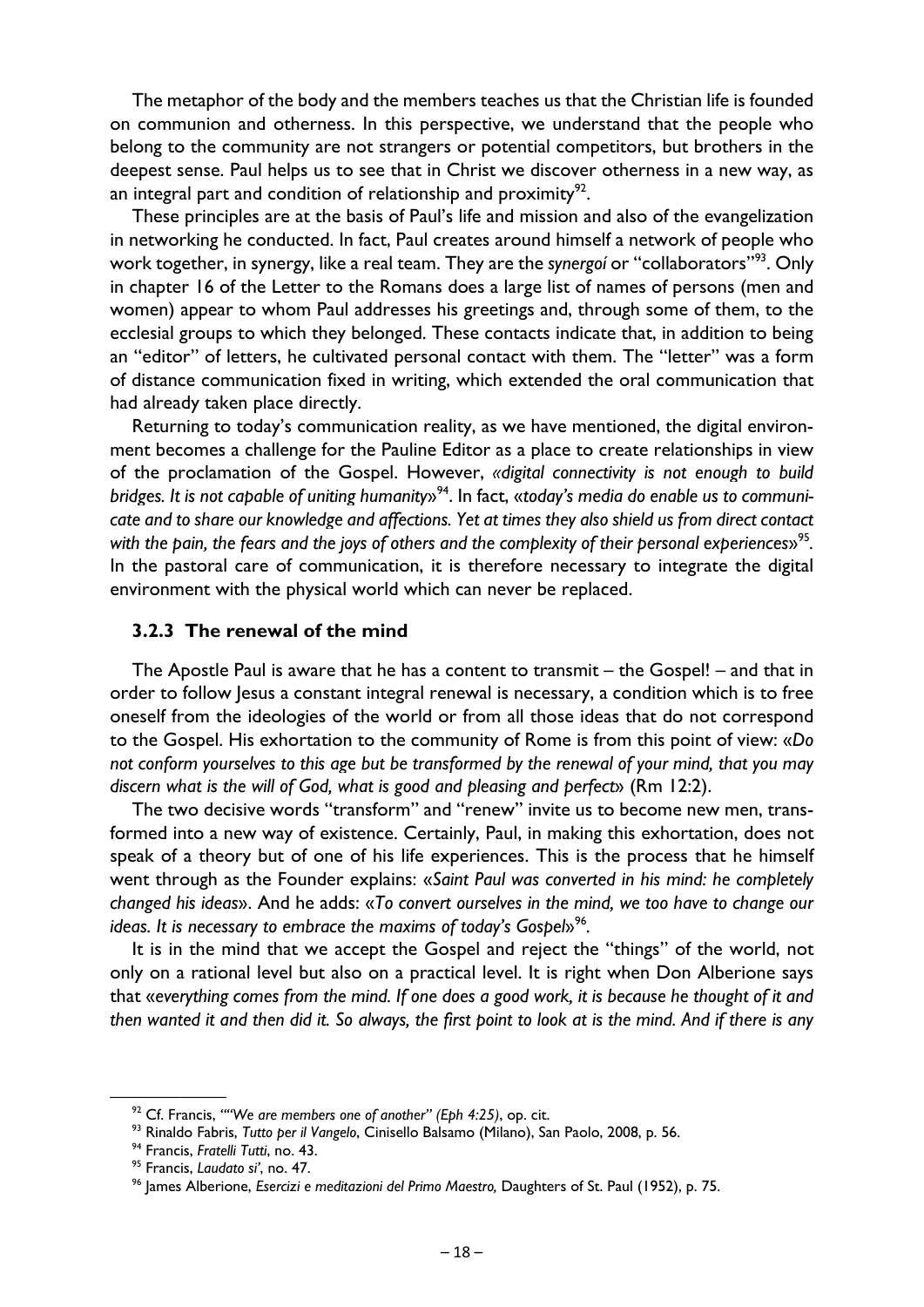*sin or some imperfections, some defects, it is first in the mind. Oh, sanctify the mind, that is, according to the truth. Use the mind, the intelligence well*<sup>97</sup>.

It is from the mind that conversion is born as a "change of direction". In this sense, the life of holiness is nothing other than letting oneself be led by the "mentality" of the Gospel, a mentality that involves feelings, will, piety, human relationships, all of life. It is from the mind that apostolic renewal is born. Therefore, if we want a dynamic and apostolically renewed Congregation, a renewal of the mind is necessary.

Our apostolate, which works with "editions" in the context of contemporary communication, requires an ever-renewed and creative mentality with regard to content, working method, means, organization, etc. An "old" mentality is always a great danger. The wheel of the Pauline cart of "study" (understood as "studiousness", *studiosità*) 98 orients us in this direction, that is, it leads us to constant commitment for updating, factors that depend precisely on the mind so that it does not grow old.

However, it is necessary to clarify that an "old mentality" is not always necessarily linked to the chronological age. Old age is a grace and a gift from God. An "old mentality" depends more on each person at any age than on age. In fact, we can find elderly people with a "young" mentality who still dream, as well as young people with an old mentality, without any plans and without a soul.

So you need a mentality that is always young! As Don Alberione affirms: «*Nevertheless, one gets older! It is true. But let it be clear. The clergy will be always young: if he keeps up to date in his studies; if in piety he lives his time; if in his pastoral activity he adheres to the needs of the people; if he knows how to conserve his physical energies, as far as possible, with a regulated life; if in every time he lives in Jesus Christ who is always young; and in the Church,*  which never gets old»<sup>99</sup>. Live in Jesus, be always young, as Saint Paul did! Here is the secret of eternal youth.

#### **4. Let us strain forward**

Dear brothers, certainly in this Letter many other arguments could be added regarding the chosen theme. This is just a proposal for reflection with the aim of thinking about our mission in this troubled times we are experiencing and finding new ways to face it. In fact, the situation of discomfort, which is global, pushes us to rethink our Pauline life in all its dimensions. Considering, therefore, that we are all in the same boat and that each of us is important in it, there is nothing left for us but to undertake the journey in synodality<sup>100</sup>, which is above all a journey of listening, where one listens to the other and everyone tries to listen to what says the Spirit.

We reiterate that everything is connected. The pandemic itself is a proof of this. We too, like so many other people around the world, have experienced quarantines and isolation, fright and fears, disorientation and uncertainty. Our daily life has also changed and we have had to review our programs and projects, resize expenses and investments, rethink the economy due to economic losses.

<sup>&</sup>lt;sup>97</sup> James Alberione, To the Pious Disciples of the Divine Master, VIII (1963), p. 369.<br><sup>98</sup>Cf. Annual Letter of the Superior General of the Society of St. Paul, "Study in view of the mission", 2017.<br><sup>99</sup> James Alberione, *Gospel in the culture of communication"*, 2020.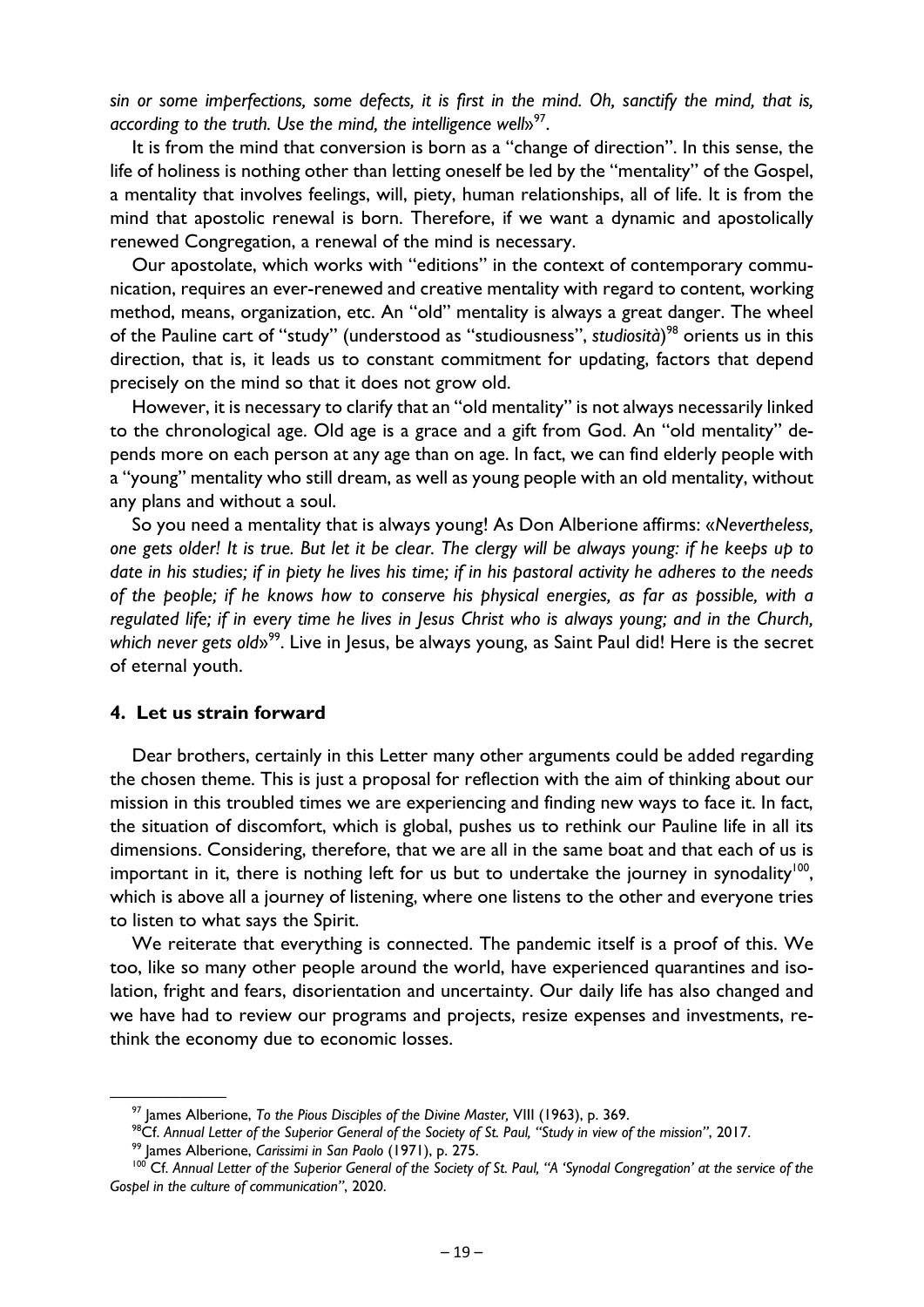Now is the time to resume the journey, not closed in our auto-referentiality but by looking objectively at the concrete situation of the people we are called to serve; people who live in a globalized world and for this very reason even in the midst of the "critical situations" that continue to multiply: among them we want to mention hunger (for God and for bread!), unemployment, misery, disease, uncertainty about the future, fear and loneliness and many other wounds and pains.

We cannot be accomplices of the "globalization of indifference", but we must always be urged to carry with a prophetic voice the Gospel through our apostolate and, where necessary, not only spread it, but also "denounce" injustices and the realities that do not correspond to its proposal.

During this time, we have learned more than ever how the caring relationship presents itself as the fundamental paradigm of human coexistence. We have seen this and we continue to see it clearly, for example, in the dedication of health workers, who generously use all their energies, sometimes even at the risk of their own health or even their own life, to alleviate the suffering of the sick. We too, through our apostolate, are called to give our part, to take care with a "pastoral heart" of the people to whom we address ourselves!

Insisting on the recovery does not mean, of course, that in this period of pandemic our Circumscriptions have done nothing and have remained inert. We have seen the commitment to carry out, even with difficulty, paper publications and also various initiatives in the digital field such as the transmission of the Mass or the Rosary by streaming, interviews, book launches, meetings, conferences and seminars, productions of videos on YouTube, etc. Everything is a sign that the difficulties have also led us to look for new opportunities and pushed us to advance more and more in the immense territory that is the digital environment. We must continue on this path, obviously not as "individual evangelizers", but together in a circumscription project that contemplates the various initiatives.

\* \* \*

We reiterate, by way of conclusion, that the connection we have spoken of is obviously not limited to the media or the digital environment. We are called to situate it in the broader context of an "integral ecology"<sup>101</sup>that involves all human, social and environmental dimensions.

Everything is connected and in this connection people have an essential role! «*Because all creatures are connected, each must be cherished with love and respect, for all of us as living creatures are dependent on one another*»102. In this perspective, we are called, as Pauline Editors, to feel the need for each other starting from the reality of our communities, striving to build fraternal relationships – marked by mercy and harmony between generations – in the appreciation of each person, also of our elderly and sick confreres who enrich us with their apostolate of suffering and prayer.

In our resolve to do everything for the Gospel in the culture of current communication, the Word of God and the Eucharist, as well as moments of personal and community prayer become essential nourishment for growing in love, communion and audacity in

<sup>&</sup>lt;sup>101</sup>Cf. Francis, *Laudato si'*, nos. 137-162.<br><sup>102</sup>*Ibidem.no.* 42.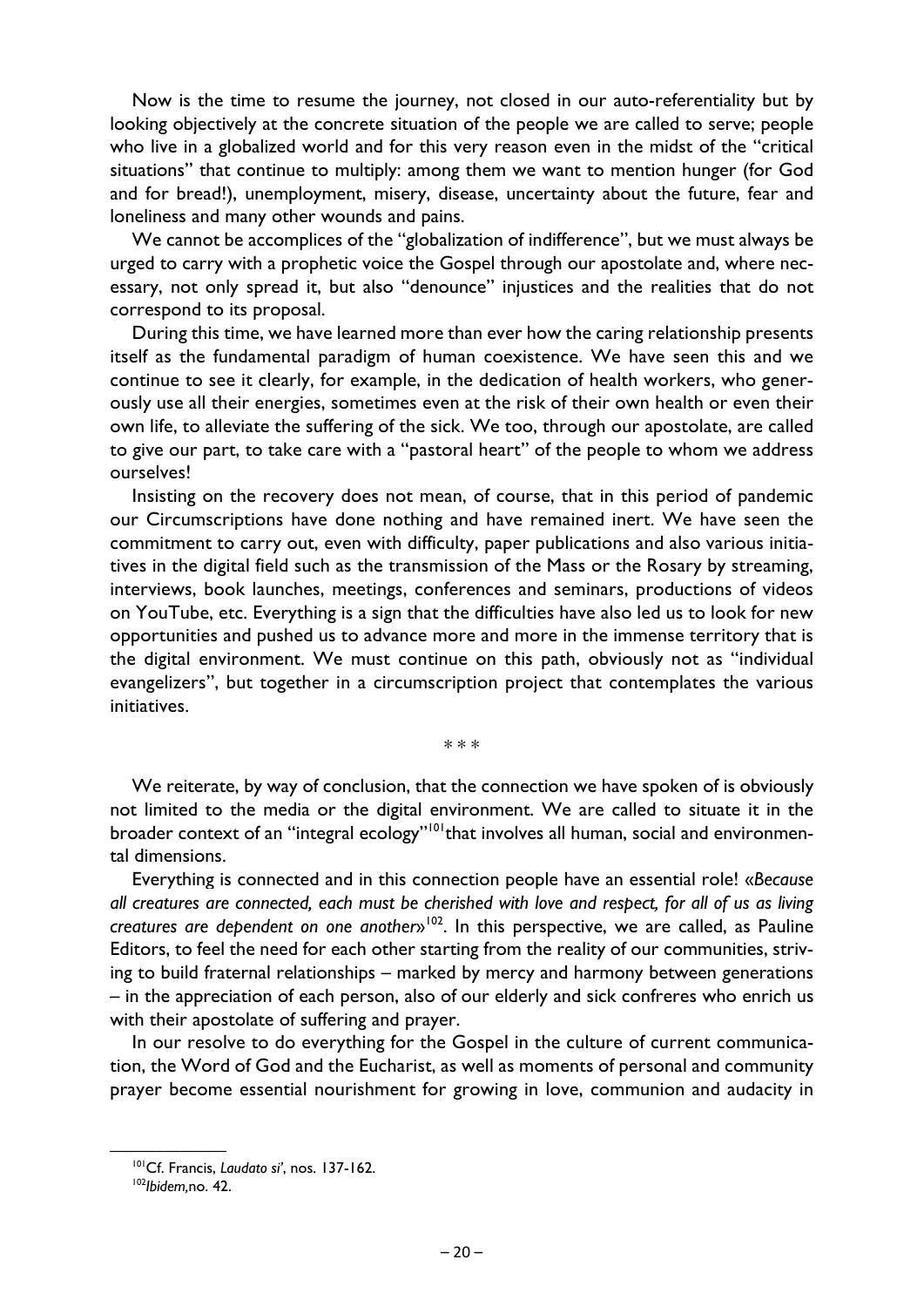view of our mission<sup>103</sup>. These are the privileged references in which we can find the light necessary for discernment, in search of the answers to the questions that this time poses to us.

Considering what we have set out, we suggest some questions that we believe will be useful to deepen some points that have emerged to help our personal and community reflection:

# **1) Recovering the identity of the Pauline Editor**

- **a)** What are the "immutable" aspects of our identity as Pauline Editors that we consider necessary to strengthen in our life and in our mission in the culture of communication?
- **b)** How are we carrying out the apostolate with the press and other "traditional means"? What are the difficulties we have encountered in this regard (and are still encountering), especially in this time of the pandemic, and what opportunities have we perceived?

# **2) The Pauline Editor in a connected world**

- **a)** What are we doing concretely that demonstrates, not only that we are integrating traditional means of communication in the digital environment, but that we are in fact moving from a linear vision of communication to the logic of online network communication which favours relationships?
- **b)** What are the challenges in order to realize a true "digital pastoral care"? Where are we in this regard?
- **c)** How are we living the Pauline integral formation in order to face the various needs of our apostolate?

# **3) Artisan of communion generated by the Gospel**

- **a)** Considering Pauline spirituality as a "style of life", what do Jesus and Saint Paul teach – in particular in the Letter to the Romans – the Pauline Editor about his commitment to be a true "artisan of communion" in the current culture of communication?
- **b)** How are we living "communication", in reference to relationships (with God, with ourselves and with our confreres, with our interlocutors, with the Pauline Family, with the local Church, with other institutions)? What kind of apostolic initiatives lead us to create relationships with people, both in the digital environment and in direct personal contact with us?
- **c)** Are we able to work in "synergy" with our confreres and with our lay collaborators in an effective synodal journey in view of our mission? What difficulties do we find? How are we to overcome them? What space does the Word of God and the Eucharist occupy in our life as nourishment for this journey?

<sup>&</sup>lt;sup>103</sup> Cf. Annual Letter of the Superior General of the Society of St. Paul, "I do all for the Gospel, in love, in communion *and with courage"*, 2015.